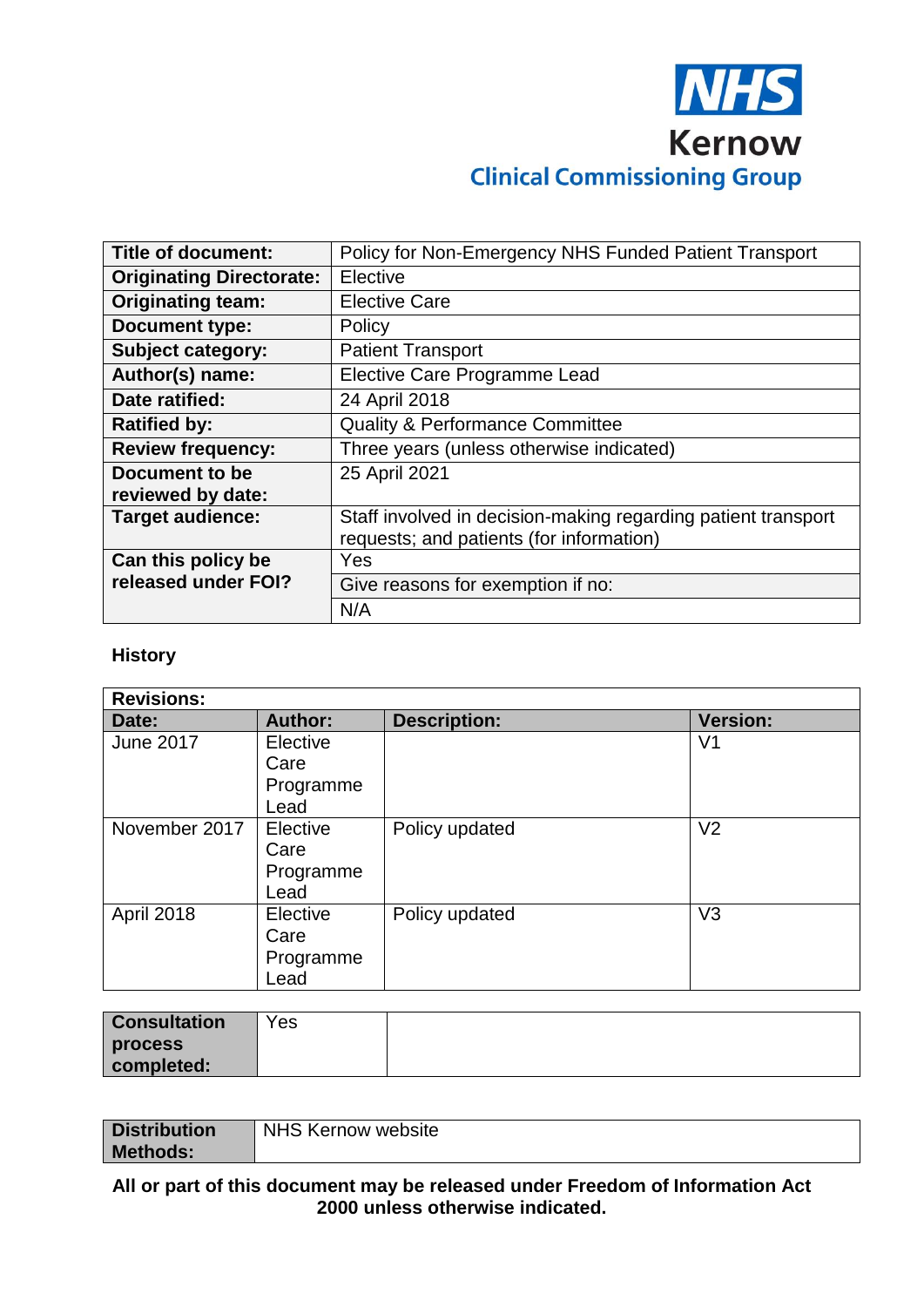

# **Contents**

| 1.                                                               |                                                                     |  |
|------------------------------------------------------------------|---------------------------------------------------------------------|--|
| 2.                                                               |                                                                     |  |
| 3.                                                               |                                                                     |  |
| 4.                                                               |                                                                     |  |
| 5.                                                               |                                                                     |  |
| a)<br>b)<br>C)<br>d)<br>e)<br>6.                                 |                                                                     |  |
| f)<br>g)<br>h)<br>i)<br>j)<br>$\mathsf{k}$<br>$\mathsf{I}$<br>7. | Reimbursement of escort costs for Healthcare Travel Costs Scheme  9 |  |
| a)<br>b)<br>C)<br>d)<br>e)<br>f)<br>g)<br>h)<br>i)<br>8.         |                                                                     |  |
|                                                                  |                                                                     |  |
|                                                                  |                                                                     |  |
|                                                                  |                                                                     |  |
|                                                                  |                                                                     |  |
|                                                                  |                                                                     |  |
|                                                                  |                                                                     |  |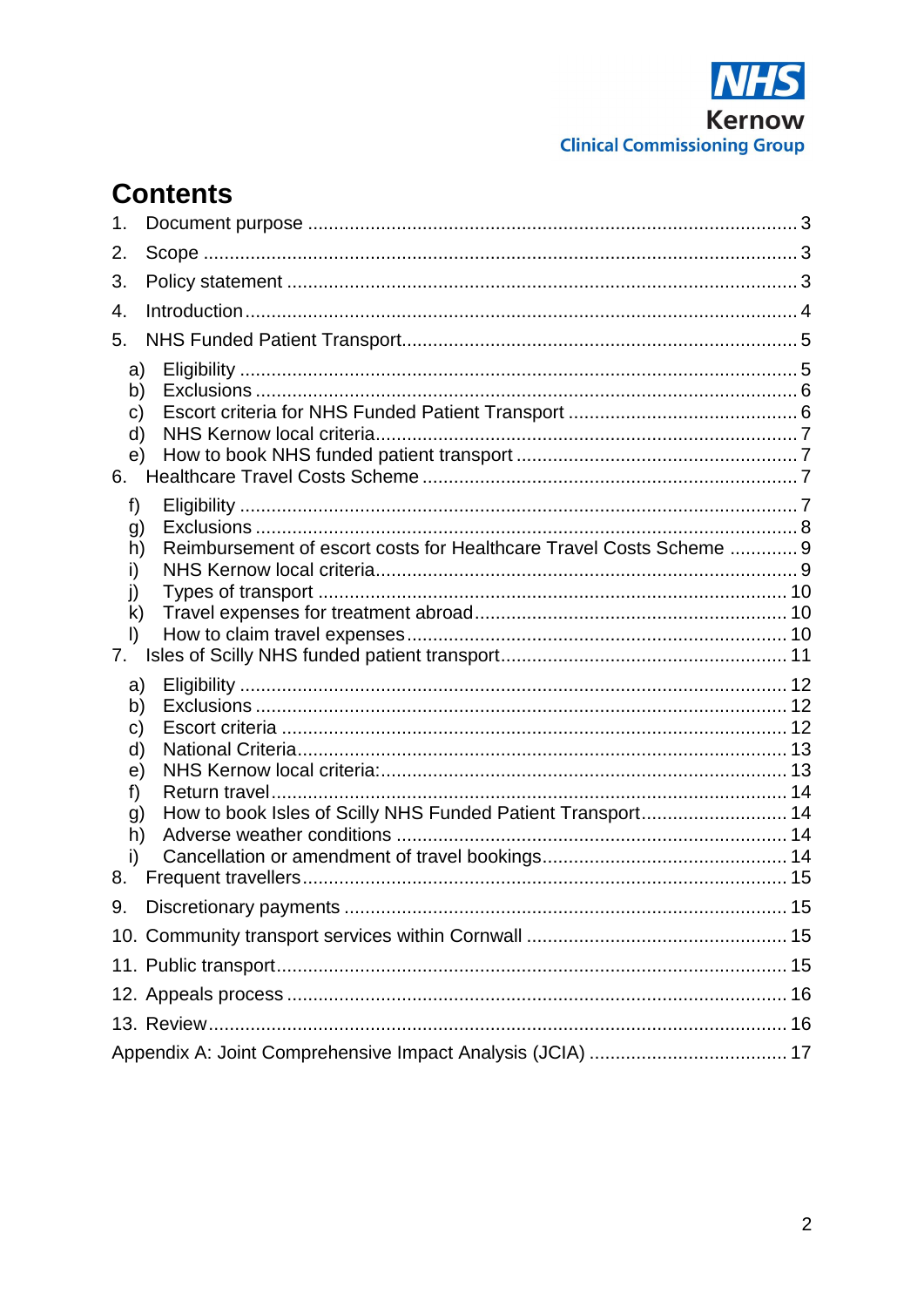

# <span id="page-2-0"></span>**1. Document purpose**

This document provides a framework for local decision making when assessing the eligibility of patients for Non-emergency NHS funded patient transport in line with national guidance and current legislation. It provides a basis for ensuring equitable access to non-emergency NHS funded patient transport to eligible patients in Cornwall and the Isles of Scilly.

To standardise access to non-emergency NHS funded patient transport across Cornwall and Isles of Scilly for patients with a medical or financial need for transport to and from a premises providing non-emergency NHS healthcare, and between NHS healthcare providers (commissioned by the NHS to deliver NHS funded care/treatment). To achieve this, the eligibility criteria outlined in this document has been standardised and will apply to all patients registered with an NHS Kernow GP practice.

It will ensure delivery of a sustainable patient transport service, which is fit for future as it has been developed in association with patients, clinicians and partners. The geographical challenges, that Cornwall and the Isles of Scilly experience, require a robust transport service as it plays a key role in ensuring improvement of the health of patients and provides reassurance to family members. Stakeholder consultations have provided valuable local insight and supported already identified challenges.

# <span id="page-2-1"></span>**2. Scope**

This will cover non-emergency NHS funded patient transport for patients travelling to receive healthcare at all NHS and independent service providers contracted to the NHS.

This policy does not apply to emergency transport such as 999 ambulances, Air ambulance, helicopter search and rescue and mental health transport.

# <span id="page-2-2"></span>**3. Policy statement**

NHS Kernow Clinical Commissioning Group's (NHS Kernow) policy is to fund nonemergency NHS funded patient transport where there is a statutory obligation to do so and make no discretionary payments other than those detailed within this policy document. These obligations are described in:

1. Eligibility Criteria for Patient Transport Services (PTS): [http://webarchive.nationalarchives.gov.uk/20130107105354/http:/www.dh.gov.uk/](http://webarchive.nationalarchives.gov.uk/20130107105354/http:/www.dh.gov.uk/prod_consum_dh/groups/dh_digitalassets/@dh/@en/documents/digitalasset/dh_078372.pdf) [prod\\_consum\\_dh/groups/dh\\_digitalassets/@dh/@en/documents/digitalasset/dh\\_](http://webarchive.nationalarchives.gov.uk/20130107105354/http:/www.dh.gov.uk/prod_consum_dh/groups/dh_digitalassets/@dh/@en/documents/digitalasset/dh_078372.pdf) [078372.pdf](http://webarchive.nationalarchives.gov.uk/20130107105354/http:/www.dh.gov.uk/prod_consum_dh/groups/dh_digitalassets/@dh/@en/documents/digitalasset/dh_078372.pdf)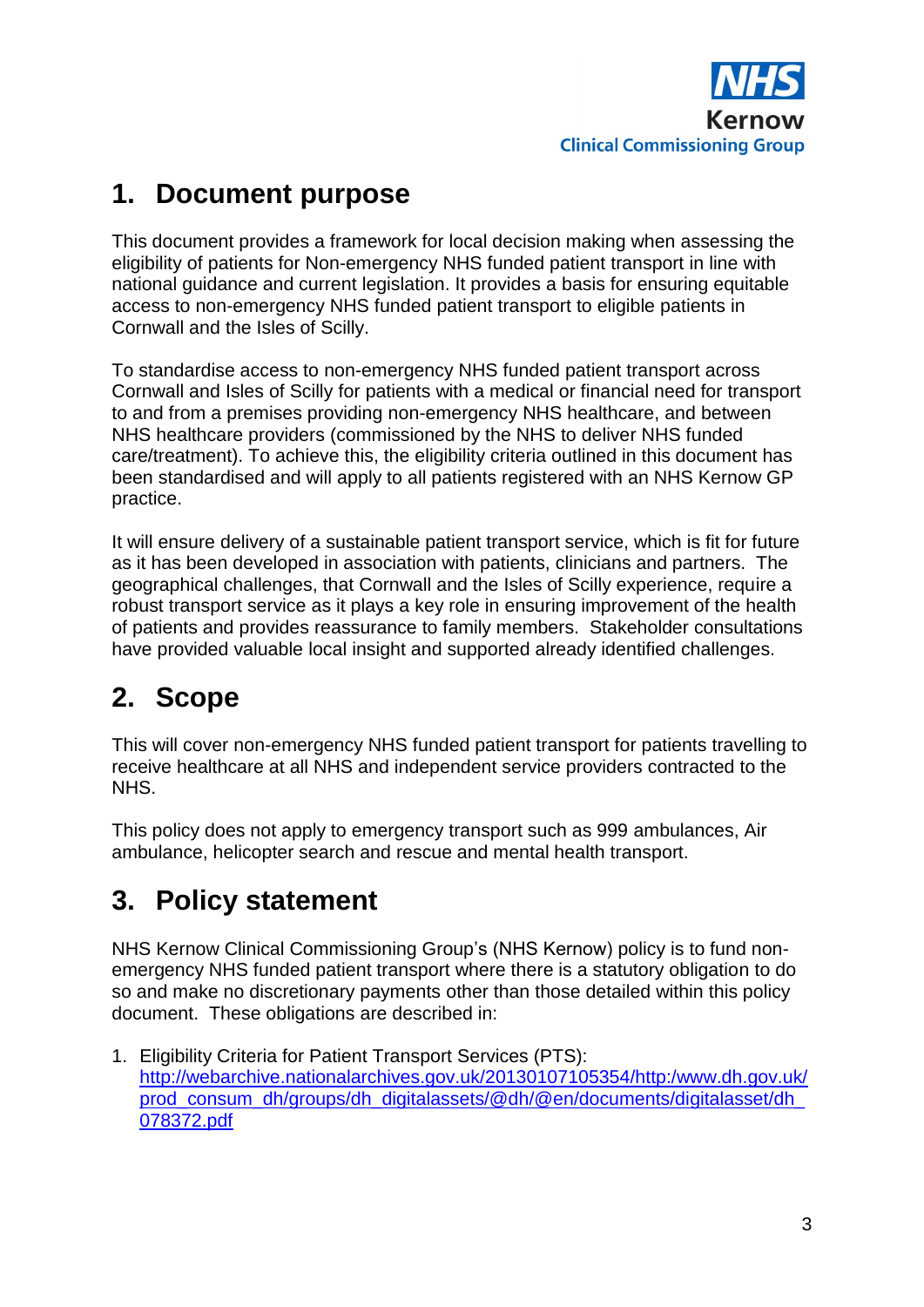

- 2. Healthcare Travel Costs Scheme Instructions and guidance for the NHS (2010): [https://www.gov.uk/government/uploads/system/uploads/attachment\\_data/file/21](https://www.gov.uk/government/uploads/system/uploads/attachment_data/file/213883/dh_116385.pdf) [3883/dh\\_116385.pdf](https://www.gov.uk/government/uploads/system/uploads/attachment_data/file/213883/dh_116385.pdf)
- 3. The National Health Service (Travel Expenses and Remission of Charges) Regulations 2003: [http://www.legislation.gov.uk/uksi/2003/2382/pdfs/uksi\\_20032382\\_en.pdf](http://www.legislation.gov.uk/uksi/2003/2382/pdfs/uksi_20032382_en.pdf)

NHS Kernow will provide access to non-emergency NHS funded patient transport for patients registered with and NHS Kernow GP practice or who are usually resident in Cornwall and the Isles of Scilly who:

- Meet the nationally defined criteria on health grounds (described in item one above); or
- Meet the nationally defined criteria on financial grounds (described in item two and three above); or
- Meet the locally defined criteria for frequent travellers; or
- Are usually resident on the Isles of Scilly (described in item two and three above).

NHS Kernow will provide access to non-emergency NHS funded patient transport for escorts of those patients identified above who:

Meet the nationally and locally defined criteria for escorts.

Patients should be assessed every time they request NHS funded patient transport as their condition may have changed

### <span id="page-3-0"></span>**4. Introduction**

Patients travelling to receive NHS non-emergency healthcare are normally expected to make their own way using their own transport or the range of public, community or voluntary transport available locally. However, patients may be eligible for assistance on the grounds of either health need or financial need:

- **NHS Funded Patient Transport for health need:** NHS funded patient transport services are available to patients who are unable to travel on private or public transport due to a health need. This service mainly helps patients who are accessing healthcare services, being transferred between healthcare services or being returned back to their place of residence having received healthcare services. The healthcare must be NHS funded in order to be eligible for nonemergency patient transport. NHS funded patient transport services are available free of charge to eligible patients.
- **NHS Funded Patient Transport for financial need:** Patients that do not have a health need but are on a low income, or in receipt of certain benefits, may be able to claim a refund of reasonable travel costs under the Healthcare Travel Costs Scheme if they are referred to hospital or other NHS premises for NHS specialist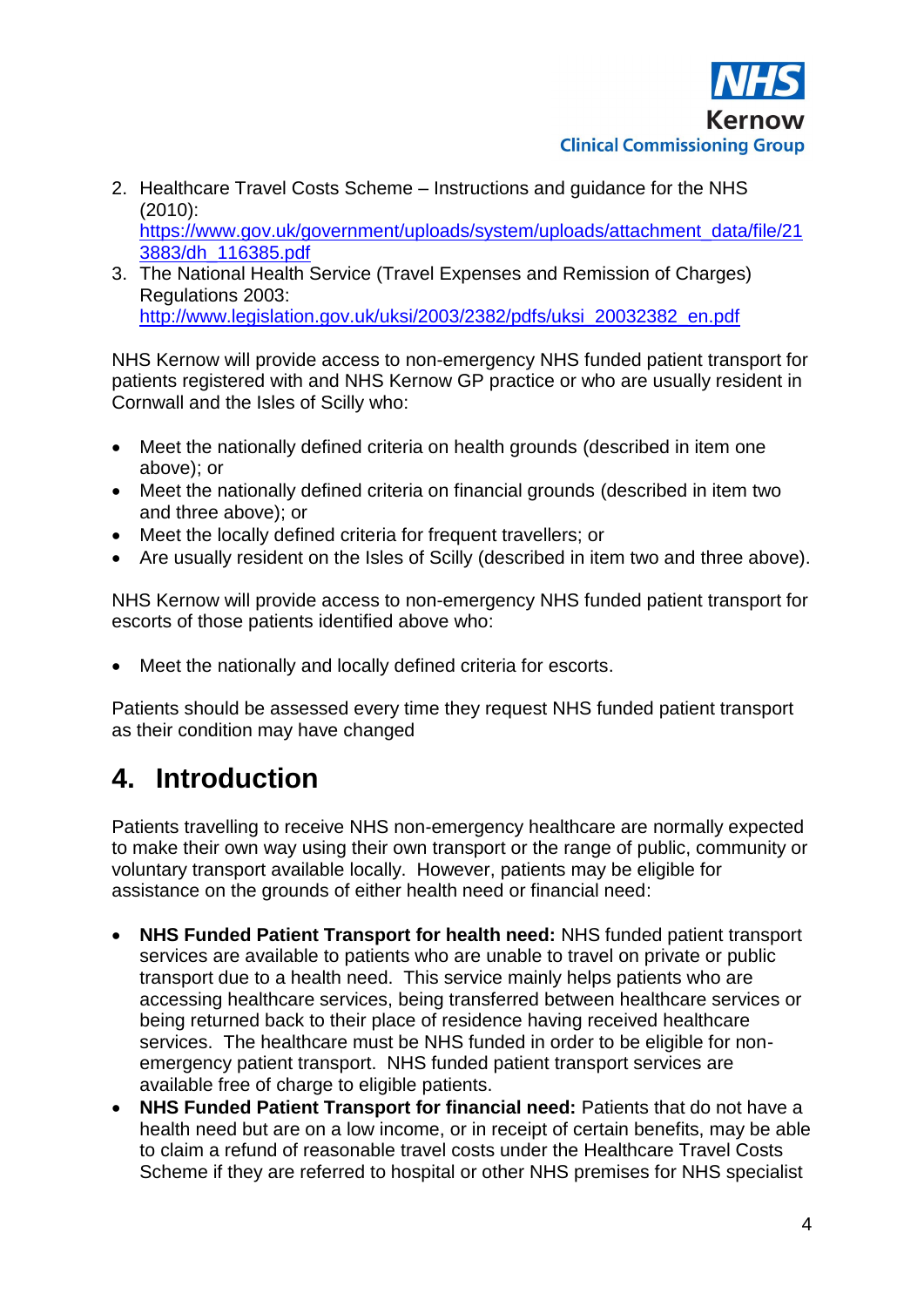

treatment or diagnostic tests. Patients are expected to use the cheapest suitable mode of transport for their circumstances.

Both patients and escorts/carers will be assessed against eligibility criteria defined nationally by the Department of Health and supported by NHS England Guidance.

- [http://webarchive.nationalarchives.gov.uk/20130107105354/http:/www.dh.gov.uk/](http://webarchive.nationalarchives.gov.uk/20130107105354/http:/www.dh.gov.uk/prod_consum_dh/groups/dh_digitalassets/@dh/@en/documents/digitalasset/dh_078372.pdf) prod\_consum\_dh/groups/dh\_digitalassets/@dh/@en/documents/digitalasset/dh [078372.pdf](http://webarchive.nationalarchives.gov.uk/20130107105354/http:/www.dh.gov.uk/prod_consum_dh/groups/dh_digitalassets/@dh/@en/documents/digitalasset/dh_078372.pdf)
- [https://www.gov.uk/government/uploads/system/uploads/attachment\\_data/file/21](https://www.gov.uk/government/uploads/system/uploads/attachment_data/file/213883/dh_116385.pdf) [3883/dh\\_116385.pdf](https://www.gov.uk/government/uploads/system/uploads/attachment_data/file/213883/dh_116385.pdf)

The purpose of these eligibility criteria is to provide a fair and equitable service to patients accessing NHS funded patient transport. It is also to ensure that this resource is provided to those who have a specific medical or financial need that means that they require transportation to access healthcare services or return home.

## <span id="page-4-0"></span>**5. NHS Funded Patient Transport**

Isles of Scilly residents, please see section seven.

NHS Kernow policy is to fund in line with national statutory guidance with no discretionary payments other than those detailed within this policy document– see link to guidance:

[http://webarchive.nationalarchives.gov.uk/20130107105354/http:/www.dh.gov.uk/pro](http://webarchive.nationalarchives.gov.uk/20130107105354/http:/www.dh.gov.uk/prod_consum_dh/groups/dh_digitalassets/@dh/@en/documents/digitalasset/dh_078372.pdf) [d\\_consum\\_dh/groups/dh\\_digitalassets/@dh/@en/documents/digitalasset/dh\\_07837](http://webarchive.nationalarchives.gov.uk/20130107105354/http:/www.dh.gov.uk/prod_consum_dh/groups/dh_digitalassets/@dh/@en/documents/digitalasset/dh_078372.pdf) [2.pdf](http://webarchive.nationalarchives.gov.uk/20130107105354/http:/www.dh.gov.uk/prod_consum_dh/groups/dh_digitalassets/@dh/@en/documents/digitalasset/dh_078372.pdf)

### <span id="page-4-1"></span>**a) Eligibility (Extracted from national guidance)**

A patient's eligibility for NHS funded patient transport services will be assessed against the following nationally defined clinical eligibility criteria:

- A medical condition that requires the skills or support of patient transport staff, on or after the journey, to the extent that it would be detrimental to their condition or recovery if they were to travel by any other means; or
- A medical condition that impacts on their mobility, to such an extent that they would be unable to access healthcare, and it would be detrimental to the patient's condition or recovery to travel by any other means.

Patients should be assessed every time they request NHS funded patient transport as their condition may have changed.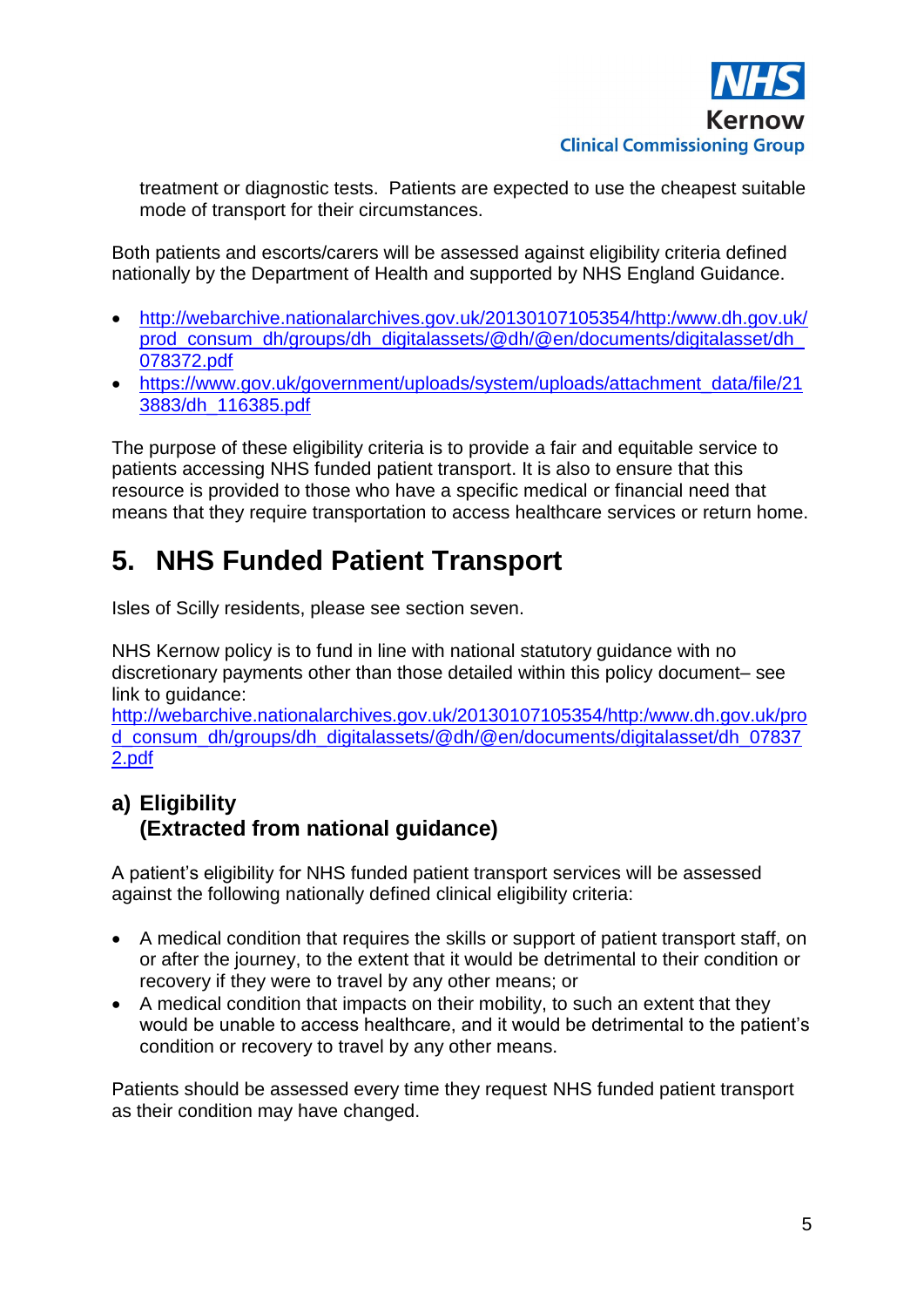

A patient's eligibility for non-emergency NHS funded patient transport and provision of escorts should be determined by either a healthcare professional or by the Centralised Booking Service at Royal Cornwall Hospitals NHS Trust who are both:

- Clinically supervised and/or working within locally agreed protocols or guidelines, and
- Employed by the NHS or working under contract for the NHS.

### <span id="page-5-0"></span>**b) Exclusions**

NHS funded patient transport eligibility does not extend to include:

- Patients who are usually able, for the purpose of daily living, to travel in a private car (e.g. a relative, friends or neighbour's car) or on public transport (e.g. a bus, train, volunteer car service or taxi); or
- Patients travelling for private treatment funded by themselves; or
- Transport for social need (e.g. because a patient does not have their own car); or
- Transport to primary care services e.g. GP or dentist; or
- Patients requiring an urgent or 999 response; or
- Visitors to patients in hospital.

However, you may be entitled to NHS funded patient transport if you have a temporary medical need (for example, your leg is in plaster).

#### <span id="page-5-1"></span>**c) Escort criteria for NHS Funded Patient Transport (Extracted from national guidance)**

Only healthcare professionals will normally be carried as patient escorts on NHS funded patient transport vehicles. Family members and friends may be authorised to travel in exceptional circumstances if they are able to provide the necessary skills or services that the patient requires on the journey that cannot be supplied by the transport staff.

A patient can travel with an escort if one of the following applies:

- The patient's medical condition is such that he/she requires constant supervision for safety (the escort must be able to meet the medical need and it should be established whether a healthcare professional would not be the preferred option); or
- The patient has mental health problems that prevents them travelling alone; or
- The patient is under 16 years of age; or
- The patient has significant communication difficulties, including learning difficulties, impaired sight or is hard of hearing (where a patient has communication difficulties the escort should be able to provide a positive benefit in ensuring the patient can understand anything being said to them by the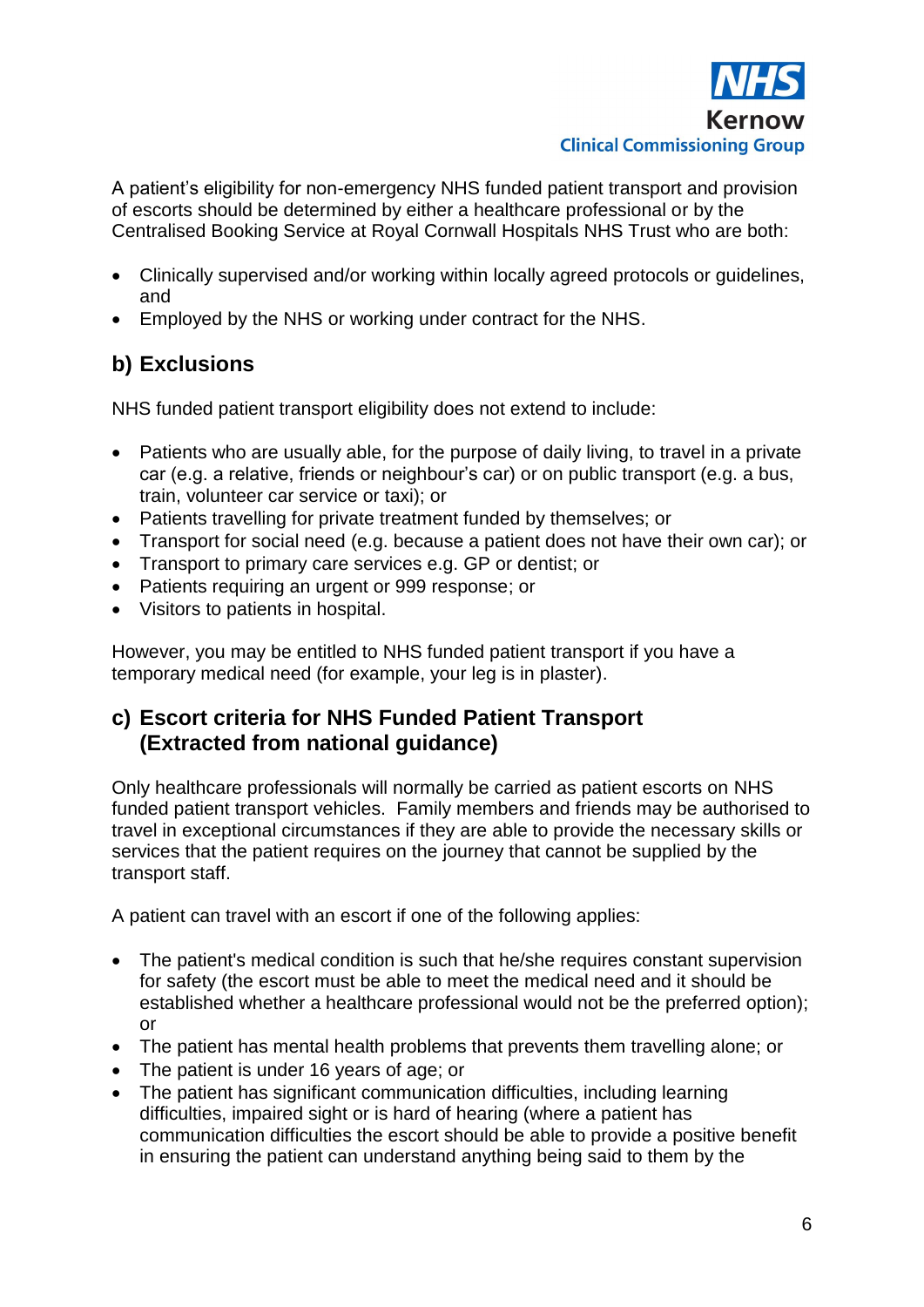

ambulance crew; for example, through the use of sign language where the patient is hard of hearing).

### <span id="page-6-0"></span>**d) NHS Kernow local criteria**

- Patients attending a 20 week pregnancy scan will be entitled to funded escort travel. If this entitlement is unused it cannot be saved for a later appointment; or
- Patients attending a two week wait appointment, where the initial diagnosis will be discussed will be entitled to funded escort travel for emotional support. If this entitlement is unused it cannot be saved for a later appointment.

Only **one** relative escort will be permitted for children under 16 years and for adults who require constant attention and/or need an advocate during their hospital visit.

Where a request is made for a patient to travel with a friend/relative as an escort the decision to approve the request will be made by the Centralised Booking Service having sought appropriate clinical guidance.

#### <span id="page-6-1"></span>**e) How to book NHS funded patient transport**

To receive NHS funded patient transport, patients must telephone the Centralised Booking Service at Royal Cornwall Hospitals NHS Trust on 01872 252211 who will check eligibility against the nationally defined criteria and book any appropriate transport.

## <span id="page-6-2"></span>**6. Healthcare Travel Costs Scheme**

NHS Kernow policy is to fund in line with national statutory guidance with no discretionary payments other than those detailed within this policy document – see link to guidance.

- [https://www.gov.uk/government/uploads/system/uploads/attachment\\_data/file/21](https://www.gov.uk/government/uploads/system/uploads/attachment_data/file/213883/dh_116385.pdf) [3883/dh\\_116385.pdf](https://www.gov.uk/government/uploads/system/uploads/attachment_data/file/213883/dh_116385.pdf)
- [http://www.legislation.gov.uk/uksi/2003/2382/pdfs/uksi\\_20032382\\_en.pdf](http://www.legislation.gov.uk/uksi/2003/2382/pdfs/uksi_20032382_en.pdf)

#### <span id="page-6-3"></span>**f) Eligibility (extracted from national guidance)**

The Healthcare Travel Costs Scheme is aimed at patients that have a financial need for assistance with their travel costs to access health services which are not primary medical or primary dental care services, for which the patient has been referred by a doctor or dentist.

To qualify for help under the Healthcare Travel Costs Scheme, patients must meet three conditions: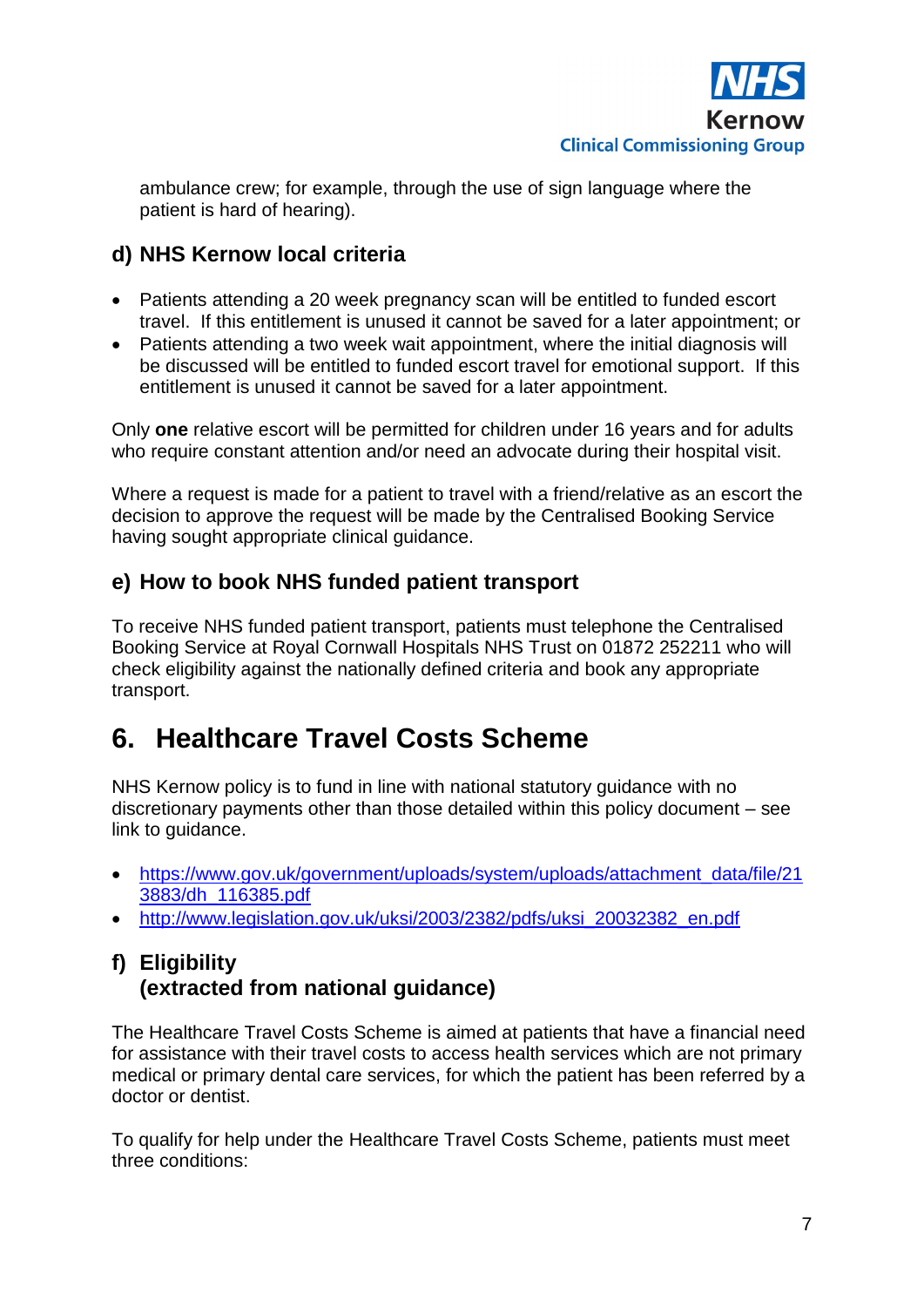

- At the time of their appointment the patient, or their partner (including civil partners) must be in receipt of one of the qualifying allowances or benefits listed:
	- o Income support; or
	- o Income based Jobseekers allowance; or
	- o Pension Credit Guarantee Credit; or
	- o Income-based ESA; or
	- o Named on an NHS tax exemption certificate; or
	- o On a low income and named on certificate HC2 or HC3; and
- The patient must have a referral from a health care professional for a specialist or to a hospital for further NHS funded treatment or tests; and
- The patient's appointment must be on a separate visit to when the referral was made.

### <span id="page-7-0"></span>**g) Exclusions (extracted from national guidance)**

The Healthcare Travel Costs Scheme does not apply in the following circumstances:

- Patients who attend an establishment to receive primary medical or primary dental services;
- Transport of patients with a medical need for ambulance transport;
- Patients being transferred between treatment centres;
- Patients who discharge themselves from hospital at their own request;
- Self-referral patients (who have not been referred by a doctor or dentist);
- Visitors to patients in hospital;
- Patients travelling for private treatment funded by themselves; or
- Overnight stay costs; or
- Patients receiving non- primary care services on the same visit and in the same premises as those occupied by the doctor or dentist who during that visit has referred them for that care in the course of providing primary medical or primary dental services. In these cases the patient has not made an additional journey outside of the journey undertaken to attend their primary care appointment and therefore reimbursement through HTCS is not appropriate; or
- Patients entitled to assistance through HTCS are only eligible to claim the cost of their travel to an Accident and Emergency if the reason for their attendance is in relation to a pre-existing condition for which they are under the care of a consultant. Where patients attend A&E for any other reason they would not be eligible for assistance through HTCS for help with their travel costs.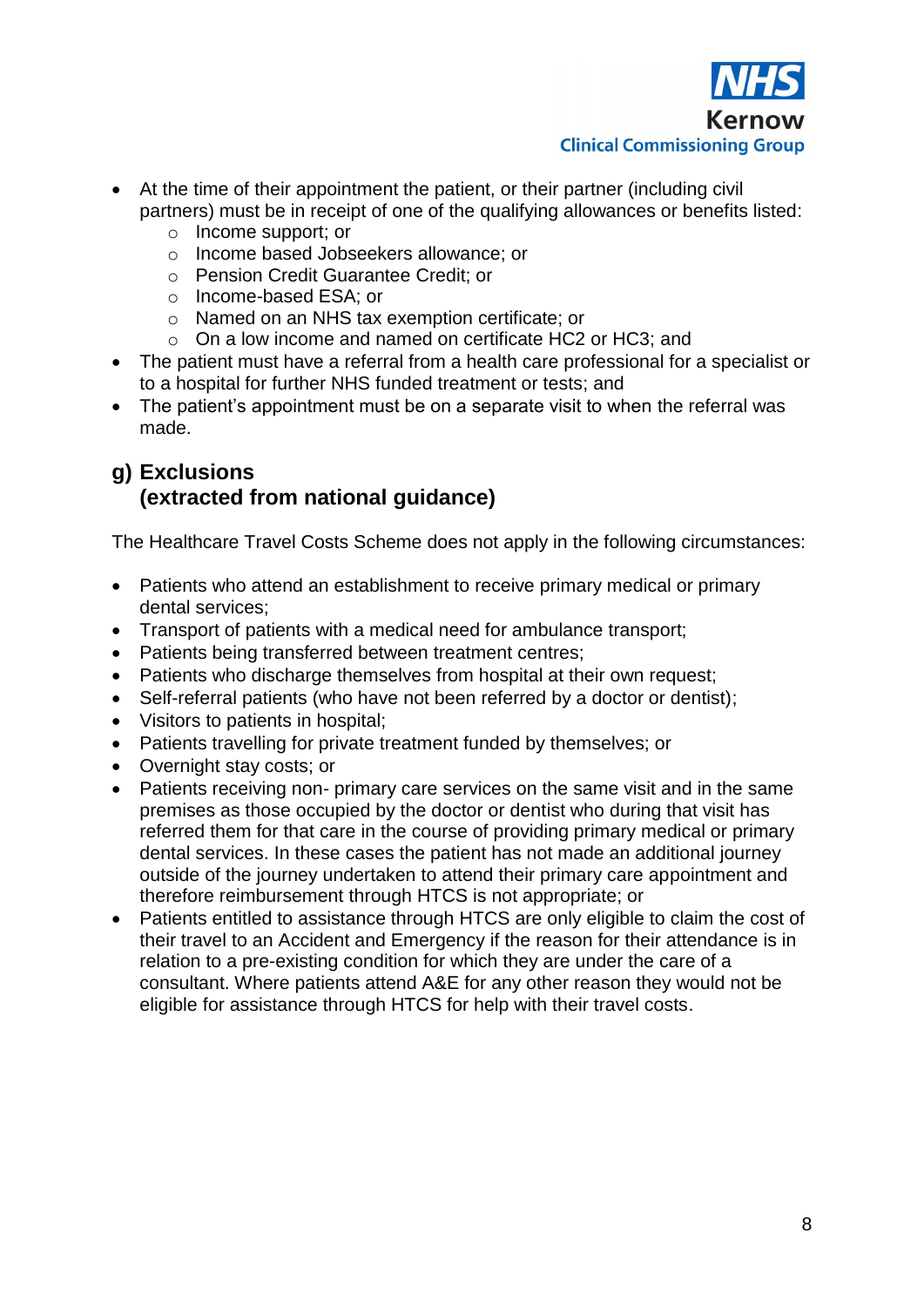

#### <span id="page-8-0"></span>**h) Reimbursement of escort costs for Healthcare Travel Costs Scheme (extracted from national guidance)**

Where deemed medically necessary by the patient's referring consultant, GP or another health care professional involved in the patient's care, the travelling expenses of an escort (or escorts) may also be claimed as part of the patient's travel expenses. Additionally, in cases where a child under 16 attends an appointment the travel costs of a parent or guardian escorting the child to its appointment may be paid.

Such payments are made on the basis of the patient's eligibility for the scheme irrespective of the escort's eligibility. The actual travel costs should be assessed on the same basis as those of the patient.

Eligibility for provision of escorts should be determined by either a healthcare professional of by the Centralised Booking Service at Royal Cornwall Hospitals NHS Trust who are:

- Clinically supervised and/or working within locally agreed protocols or guidelines,
- Employed by the NHS or working under contract for the NHS, and
- Must be agreed in advance of the journey.

Payments are made on the basis of the patient's eligibility for the scheme irrespective of the escort's eligibility. The actual travel costs should be assessed on the same basis as those of the patient and assessed in the same way as all other Healthcare Travel Costs Scheme claims.

Only **one** relative escort will be permitted for children under 16 years and for adults who require constant attention and/or need an advocate during their hospital visit.

#### <span id="page-8-1"></span>**i) NHS Kernow local criteria**

Outside of the statutory requirements of the Healthcare Travel Costs Scheme, NHS Kernow has identified two areas where, subject to strict eligibility criteria, the provision of an escort may be approved in order to provide emotional support for a patient either:

- Attending a 20 week pregnancy scan; or
- Attending a two week wait appointment, where an initial diagnosis will be discussed.

If this entitlement is unused it cannot be saved for a later appointment.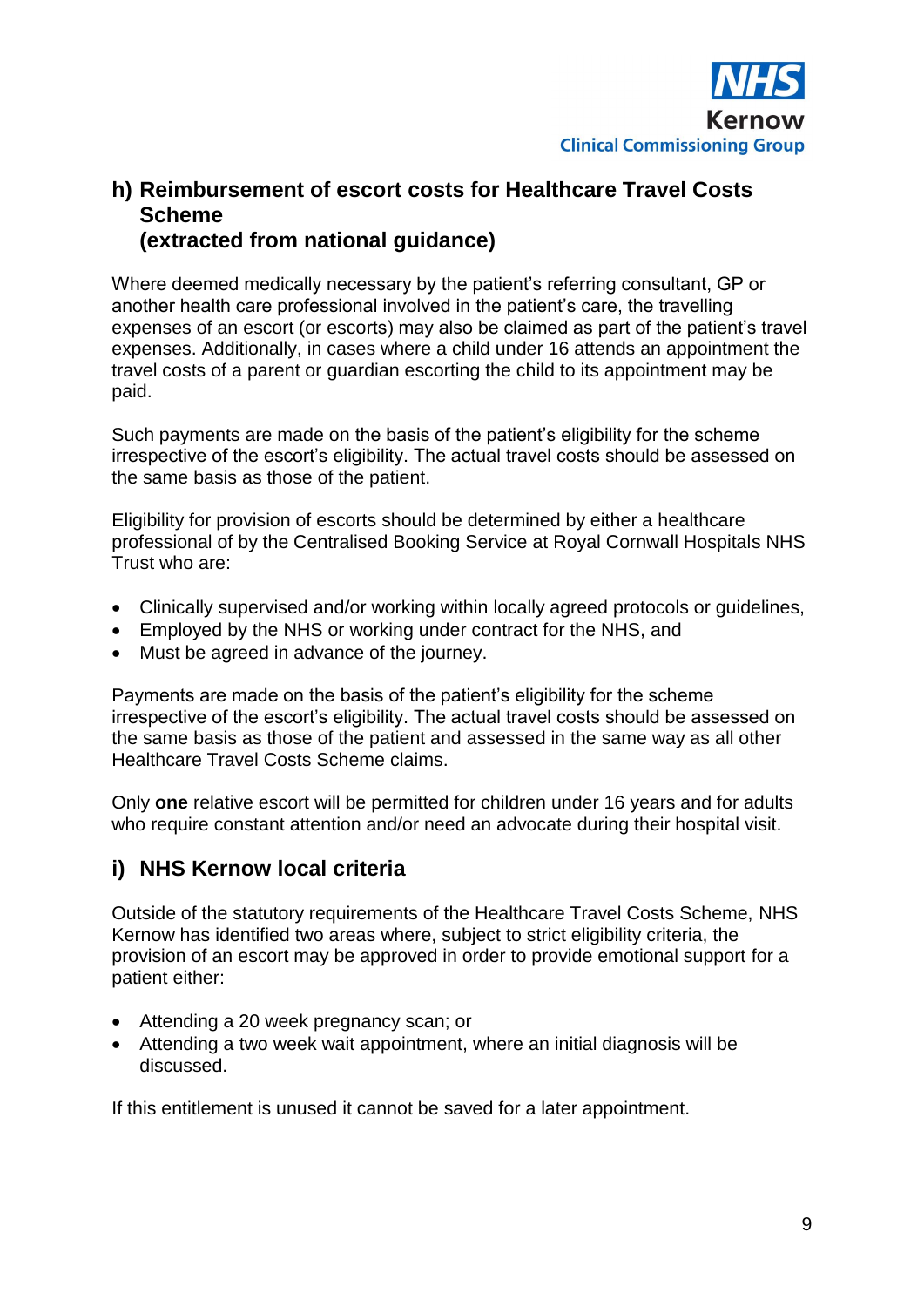

### <span id="page-9-0"></span>**j) Types of transport (extracted from national guidance)**

Patients should use the most cost effective means of transport, which in most cases will be public transport. When assessing how reasonable the means of transport is the following will be taken into consideration:

- The distance that the patient has to travel;
- How long the journey has taken to complete;
- Whether the patient has to make this journey frequently:
- The availability, suitability and accessibility of public transport;
- The medical condition of the patient;
- The age of the patient.

The use of a taxi is only to be considered if no other alternative is available, taking into account the patient's circumstances.

### <span id="page-9-1"></span>**k) Travel expenses for treatment abroad (extracted from national guidance)**

Patients travelling abroad for NHS funded treatment may make Healthcare Travel Costs Scheme claim for travel costs incurred in travelling to a port (including an airport, ferry port or international train station) in Great Britain from which an international journey begins.

The costs of travel from the port to the place of treatment fall within NHS foreign travel expenses and cannot be claimed through the Healthcare Travel Costs Scheme.

NHS foreign travel expenses are travel expenses which a patient necessarily incurs in travelling abroad from a port in Great Britain in order to receive services arranged by the NHS. A patient will only be entitled to the payment of NHS foreign travel expenses where the health service body, which has made the arrangements for services to be provided overseas, agrees the mode and cost of travel and the necessity or otherwise for a companion before the costs are incurred.

To claim payment or repayment of NHS foreign travel expenses the patient must apply in writing to the health service body which arranged the services within three months of the expenses being incurred, unless otherwise agreed with the health services body.

#### <span id="page-9-2"></span>**l) How to claim travel expenses**

Patients can claim travel expenses from a nominated cashier's office, these are usually located in the hospital or clinic that provided the patient's treatment. To claim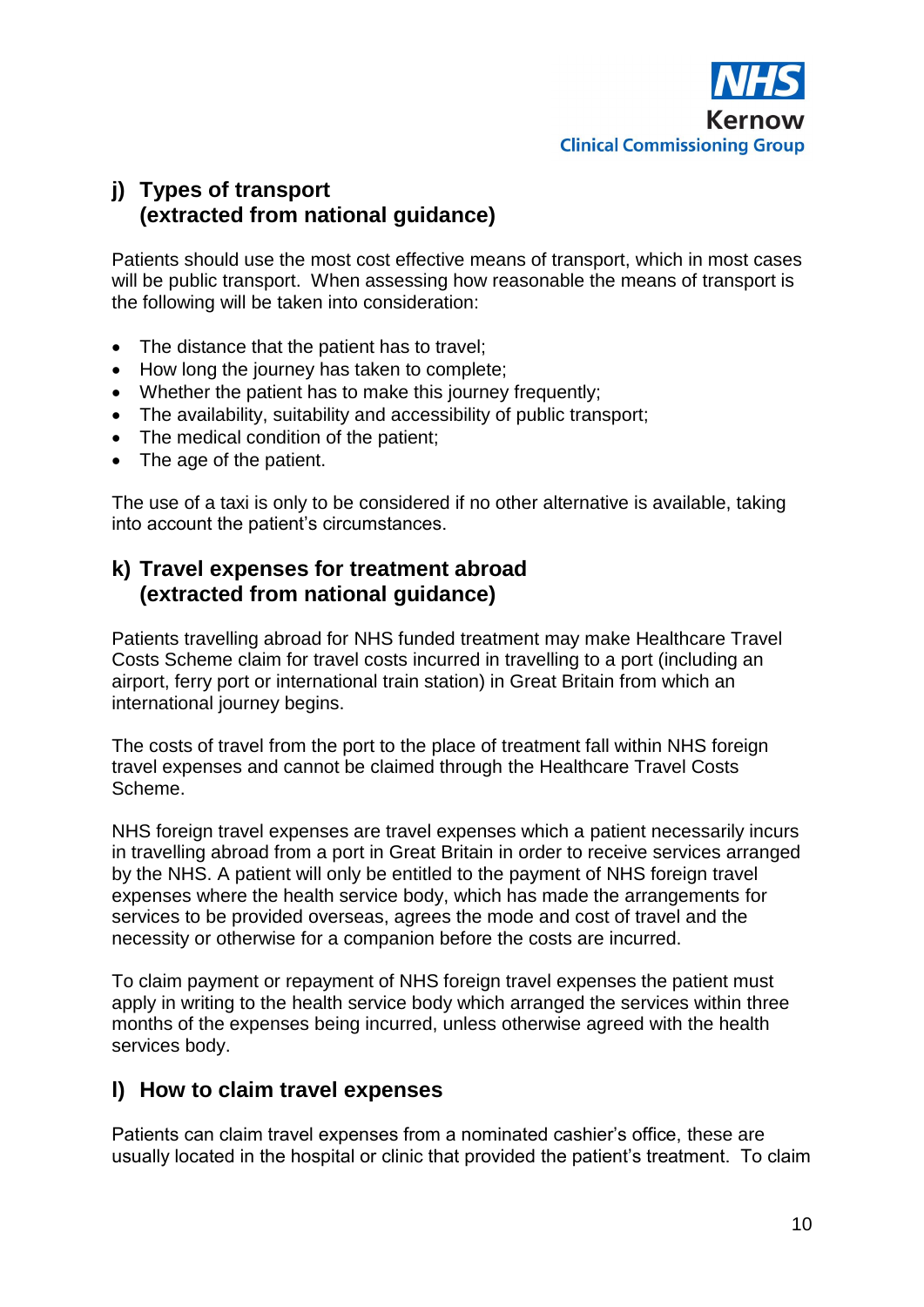

a reimbursement, patients must present their travel receipts, appointment letter or card and proof of qualifying benefits.

Nominated cashiers offices are responsible for assessing Healthcare Travel Costs Scheme claims and making payments direct to patients.

Where a hospital or clinic does not have a nominated cashier's office, patients can complete an HC5 (T) form and post it to the address on the form. Postal claims can be made up to three months after travel expenses are incurred.

Mileage rates will be set at the advisory fuel rates specified by Her Majesty's Revenue and Customs (HMRC) for company cares as a proxy for the cost of fuel at the time of travel. Information of the current HMRC rates can be found by following the link: [http://www.hmrc.gov.uk/cars/fuel\\_company\\_cars.htm](http://www.hmrc.gov.uk/cars/fuel_company_cars.htm)

## <span id="page-10-0"></span>**7. Isles of Scilly NHS funded patient transport**

NHS Kernow's policy is to fund in line with national statutory guidance with no discretionary payments other than those detailed within this policy document– see link to guidance.

- [http://www.legislation.gov.uk/uksi/2003/2382/pdfs/uksi\\_20032382\\_en.pdf](http://www.legislation.gov.uk/uksi/2003/2382/pdfs/uksi_20032382_en.pdf)
- [https://www.gov.uk/government/uploads/system/uploads/attachment\\_data/file/21](https://www.gov.uk/government/uploads/system/uploads/attachment_data/file/213883/dh_116385.pdf) [3883/dh\\_116385.pdf](https://www.gov.uk/government/uploads/system/uploads/attachment_data/file/213883/dh_116385.pdf)

Special arrangements are in place for residents of the Isles of Scilly who only have to pay £5 towards the cost of NHS funded patient transport to the mainland. Travel to the mainland can be either boat or air transport. Air transport will only be available to Land's End airport.

Residents of the off islands are entitled to the off island element when travelling to the mainland for NHS funded treatment. Patients will be issued with a reference number for the off island element of their travel when they call the Centralised Booking Service at Royal Cornwall Hospitals NHS Trust on 01872 252211.

Patients travelling to the mainland and back in the same day will be entitled to the reimbursement of either a Scheduled boat fare or a Special boat fare dependant on the time of their travel. Claims for this should be sent:

For the attention of the Patient Transport Team NHS Kernow Sedgemoor Centre Priory Road St Austell PL25 5AS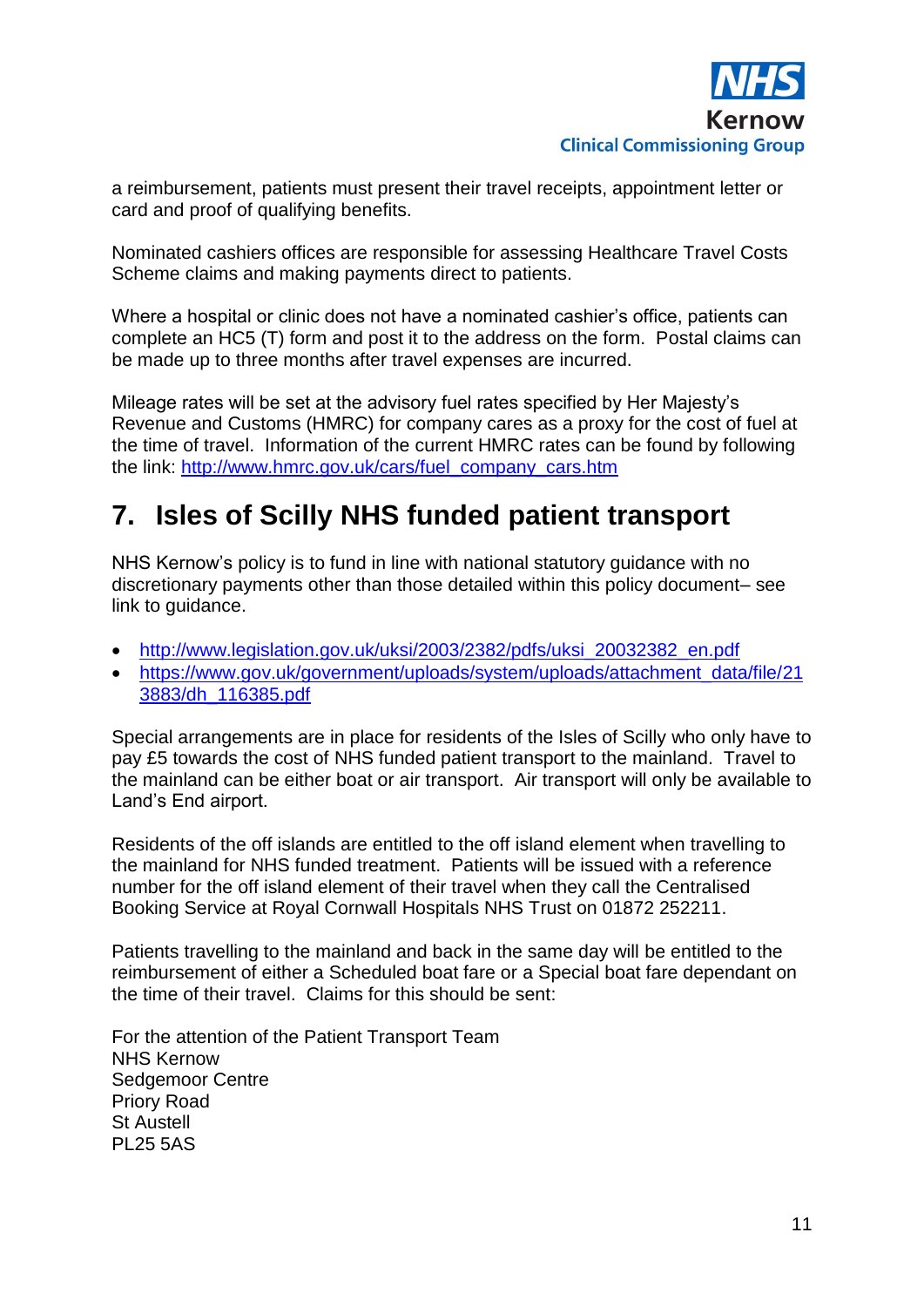

### <span id="page-11-0"></span>**a) Eligibility (extracted from national guidance)**

For Isles of Scilly residents to qualify for NHS funded patient transport to the mainland patients must meet three conditions:

- 1. At the time of their appointment the patient must be usually resident (not temporary resident) on the Isles of Scilly; and
- 2. The patient must have a referral from a health care professional for a specialist or to a hospital for further NHS funded treatment or tests; and
- 3. The patient's appointment must be on a separate visit to when the referral was made.

### <span id="page-11-1"></span>**b) Exclusions (extracted from national guidance)**

Isles of Scilly NHS funded patient transport does not apply in the following circumstances:

- Patients who attend an establishment to receive primary medical or primary dental services;
- Patients who discharge themselves from hospital at their own request:
- Self-referral patients (who have not been referred by a doctor or dentist);
- Visitors to patients in hospital;
- Patients travelling for private treatment funded by themselves; or
- Overnight stav costs.

Funding of Isles of Scilly travel is subject to the same exclusions as outlined in section six of this document.

### <span id="page-11-2"></span>**c) Escort criteria**

If it has been deemed medically necessary for an escort to accompany a patient, the escort must travel with the patient. The escort should escort the patient for the outbound and inbound journeys. Escort transport must be booked at the same time as the patients transport.

Only **one** relative escort will be permitted for children under 16 years and for adults who require constant attention and/or need an advocate during their hospital visit.

Where the nationally or locally defined criteria for escorts are met, the NHS will pay for the cost of an escort to travel to the mainland, minus a £5 contribution from the patient. The need for an escort must be agreed in advance of the journey.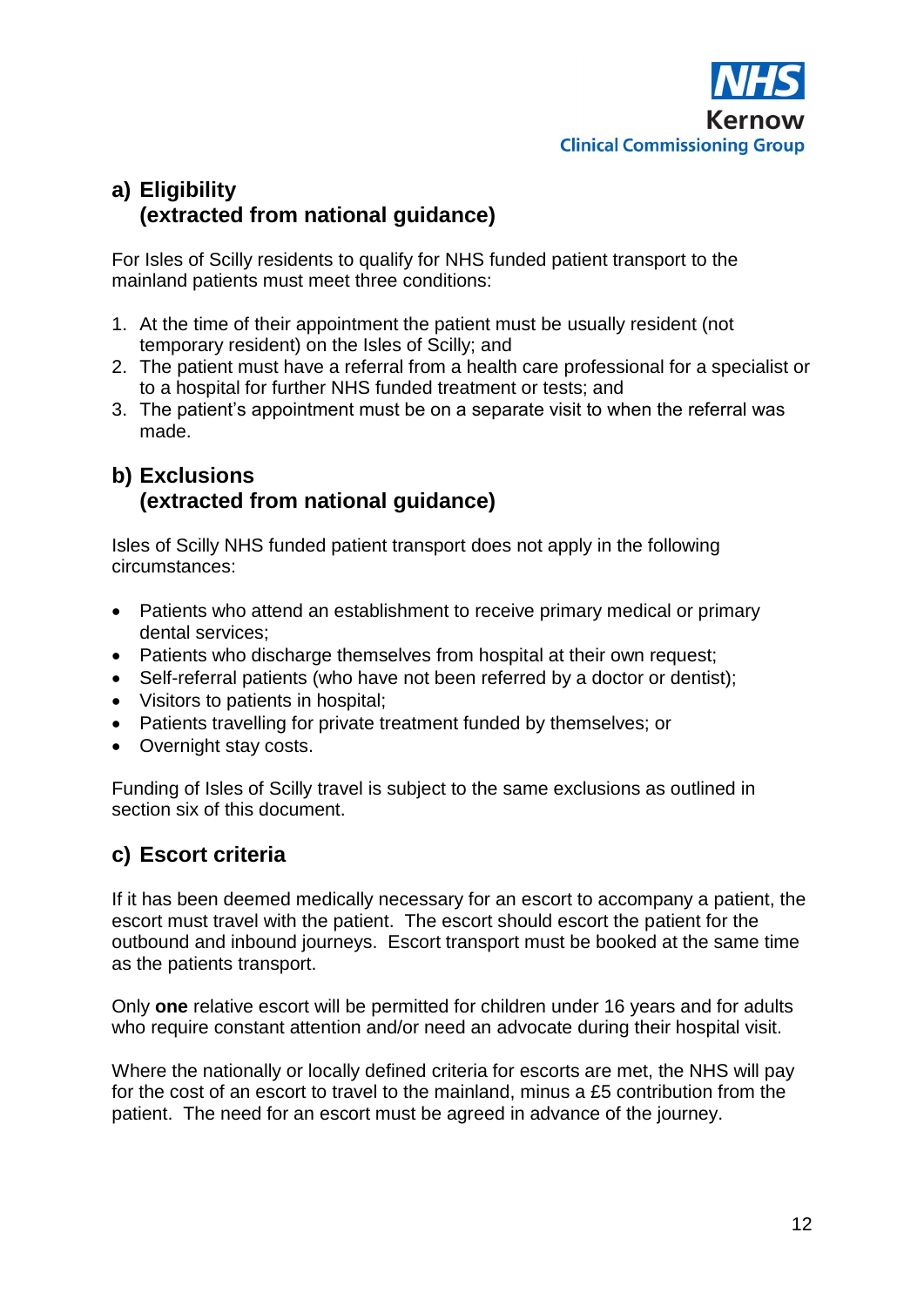

Eligibility for provision of escorts should be determined by either a healthcare professional of by the Centralised Booking Service at Royal Cornwall Hospitals NHS Trust who are:

- Clinically supervised and/or working within locally agreed protocols or guidelines,
- Employed by the NHS or working under contract for the NHS, and
- Must be agreed in advance of the journey.

#### <span id="page-12-0"></span>**d) National Criteria (extracted from national guidance)**

A patient can travel with an escort if one of the following applies:

- The patient's medical condition is such that he/she requires constant supervision for safety (the escort must be able to meet the medical need and it should be established whether a healthcare professional would not be the preferred option); or
- The patient has mental health problems that prevents them travelling alone; or
- The patient is under 16 years of age; or
- The patient has significant communication difficulties, including learning difficulties, impaired sight or is hard of hearing (where a patient has communication difficulties the escort should be able to provide a positive benefit in ensuring the patient can understand anything being said to them by travel operator's staff; for example, through the use of sign language where the patient is hard of hearing).

#### <span id="page-12-1"></span>**e) NHS Kernow local criteria:**

Outside of the statutory requirements of the Healthcare Travel Costs Scheme, NHS Kernow have identified two areas where the provision of an escort may be approved in order to provide emotional support for a patient either:

- Attending a 20 week pregnancy scan; or,
- Attending a two week wait appointment, where an initial diagnosis will be discussed.

If this entitlement is unused it cannot be saved for a later appointment.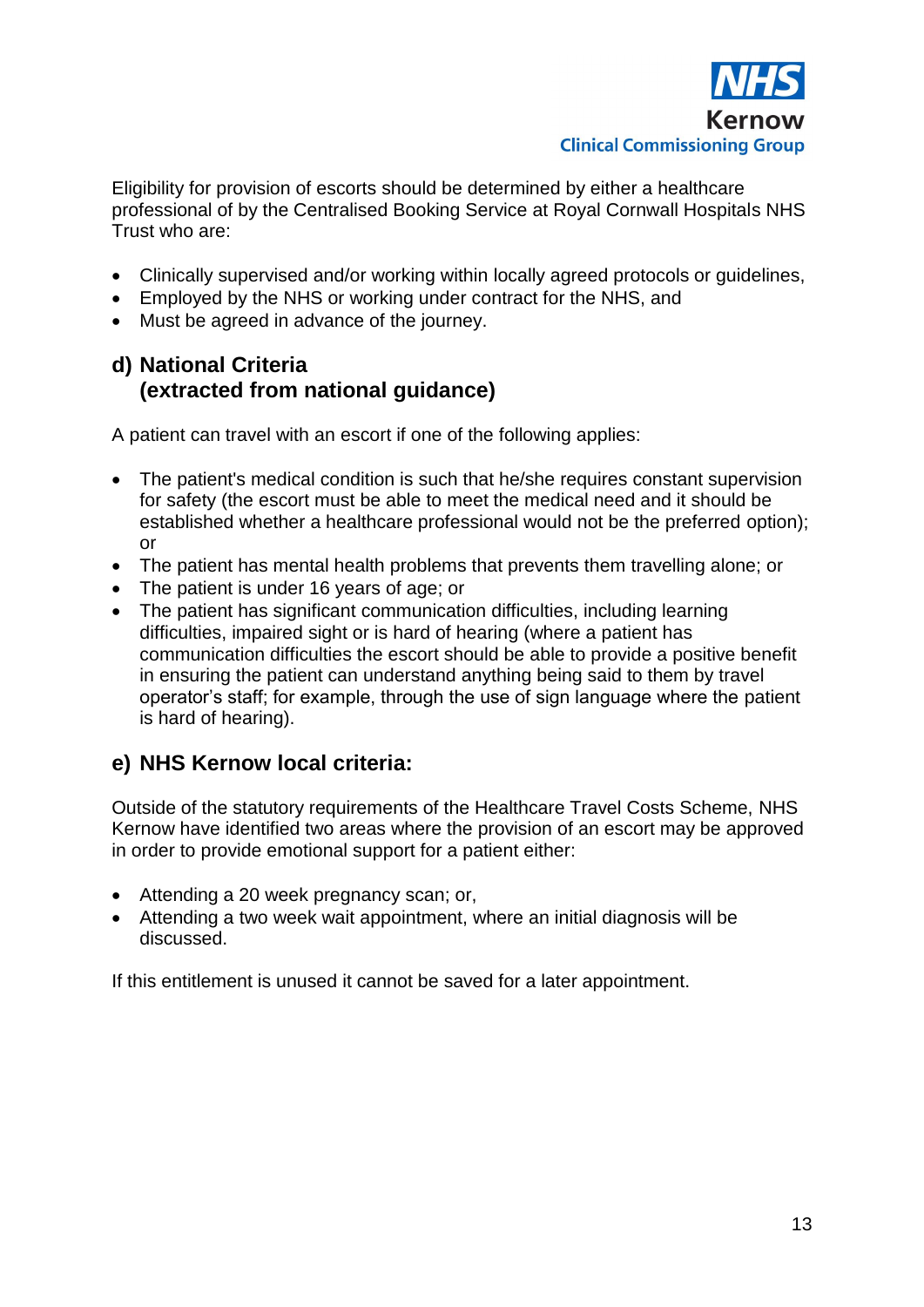

### <span id="page-13-0"></span>**f) Return travel**

Patients attending for NHS funded services not requiring an inpatient stay must book their return travel at the same time as their outbound travel.

Patients travelling with an escort are required to complete their return journey within 72 hours of their outbound journey. Please note that the 72 hour calculation does not include Sundays as flights and sailings do not operate.

Where a patient cannot book their return travel due to being an inpatient with an unknown discharge date, they, or their representative, should telephone the Centralised Booking Service at Royal Cornwall Hospitals NHS Trust on 01872 252211 as soon as the discharge date is known.

### <span id="page-13-1"></span>**g) How to book Isles of Scilly NHS Funded Patient Transport**

To receive NHS funded patient transport to the mainland, patients must telephone the Centralised Booking Service at Royal Cornwall Hospitals NHS Trust on 01872 252211 to arrange air or sea transport.

### <span id="page-13-2"></span>**h) Adverse weather conditions**

If a patient (and escort where applicable)is not able to undertake the inbound leg (Mainland to Isles of Scilly) of their NHS funded patient transport Journey, due to weather conditions, accommodation costs on the mainland are not paid. Local arrangements have been put in place with Volunteer Cornwall for assistance with transport and accommodation should any vulnerable patient get stranded on the mainland. Volunteer Cornwall can be contacted for this purpose via the Centralised Booking Service at Royal Cornwall Hospitals NHS Trust on 01872 252211. The costs for these services will be borne by the patient.

### <span id="page-13-3"></span>**i) Cancellation or amendment of travel bookings**

- Cancellation by travel operator weather or technical
- Cancellation or amendment by Provider of NHS services
- Cancellation of amendment by patient

Patients may request to amend or cancel travel bookings provided that all conditions detailed in sections 7a and 7c are maintained. Where a cancellation or amendment is required as a result of adverse weather or technical issues with the transport provider or changes to appointment dates or times by an NHS organisation, there will be no cost to the patient.

In all other situations where cancellations or amendments are made at the patient's request, the patient will be liable for all costs associated with the change or cancellation that are charged to the NHS by the transport provider.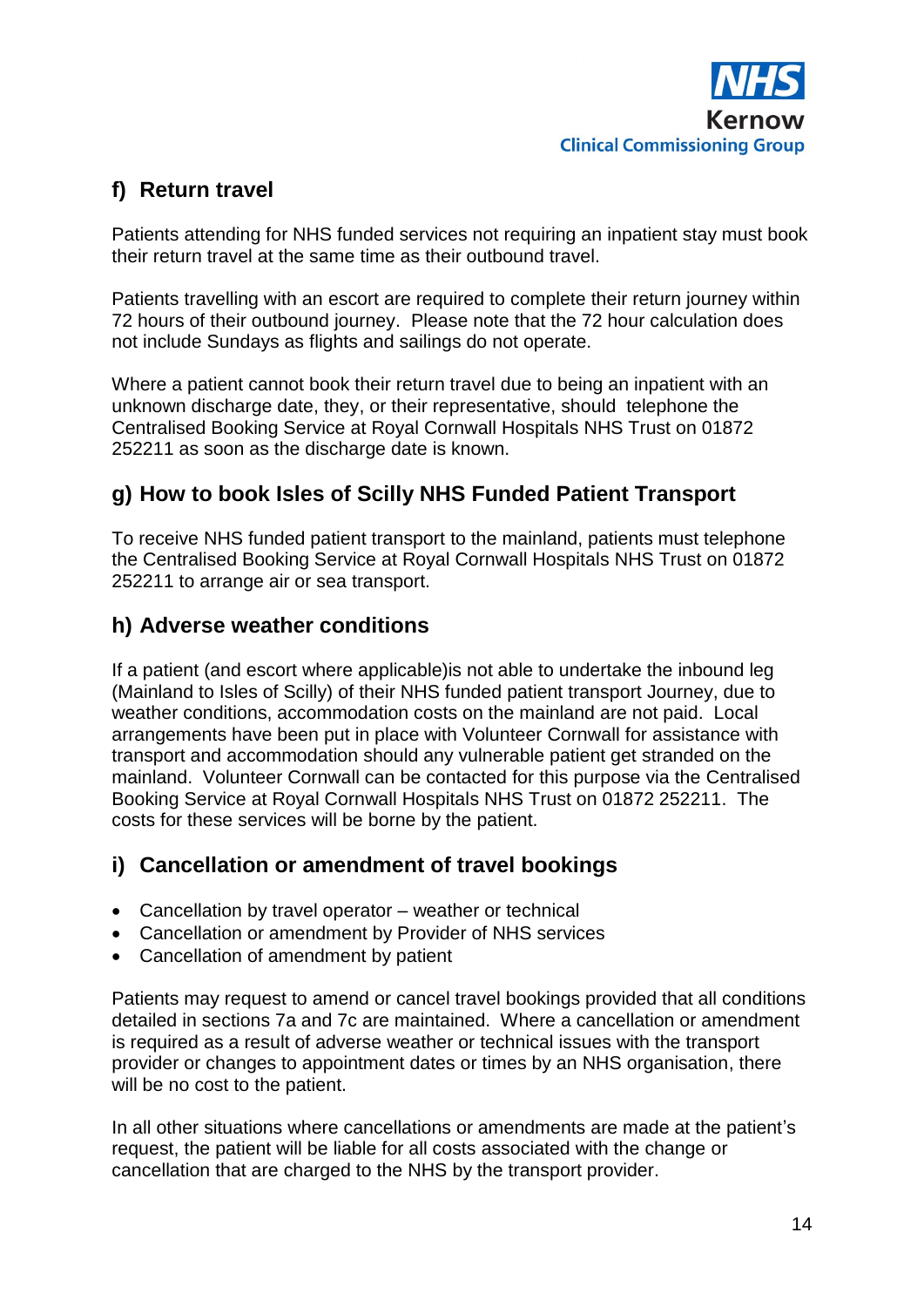

## <span id="page-14-0"></span>**8. Frequent travellers**

Outside of the statutory requirements, NHS Kernow has identified frequent travellers as an area where access to a NHS Funded car service will be provided for those individuals who do not meet the nationally defined medical or financial eligibility criteria, subject to the strict eligibility criteria detailed below:

Frequent travellers are defined as those patients who are required to attend hospital:

- At least three times a week for a sustained course of treatment lasting a minimum of six weeks; or,
- At least six times a month for a sustained course of treatment lasting a minimum of three months.

## <span id="page-14-1"></span>**9. Discretionary payments**

NHS Kernow's policy is to fund in line with national statutory guidance with no discretionary payments other than those detailed within this policy document – see link to guidance:

- [http://webarchive.nationalarchives.gov.uk/20130107105354/http:/www.dh.gov.uk/](http://webarchive.nationalarchives.gov.uk/20130107105354/http:/www.dh.gov.uk/prod_consum_dh/groups/dh_digitalassets/@dh/@en/documents/digitalasset/dh_078372.pdf) prod\_consum\_dh/groups/dh\_digitalassets/@dh/@en/documents/digitalasset/dh [078372.pdf](http://webarchive.nationalarchives.gov.uk/20130107105354/http:/www.dh.gov.uk/prod_consum_dh/groups/dh_digitalassets/@dh/@en/documents/digitalasset/dh_078372.pdf)
- [http://www.legislation.gov.uk/uksi/2003/2382/pdfs/uksi\\_20032382\\_en.pdf](http://www.legislation.gov.uk/uksi/2003/2382/pdfs/uksi_20032382_en.pdf)
- [https://www.gov.uk/government/uploads/system/uploads/attachment\\_data/file/21](https://www.gov.uk/government/uploads/system/uploads/attachment_data/file/213883/dh_116385.pdf) [3883/dh\\_116385.pdf](https://www.gov.uk/government/uploads/system/uploads/attachment_data/file/213883/dh_116385.pdf)

This policy does not allow for discretionary payments that fall outside of the criteria detailed above for transport or accommodation costs.

### <span id="page-14-2"></span>**10. Community transport services within Cornwall**

Where a patient is not eligible for NHS funded patient transport there are a number of community transport services within Cornwall that can be accessed. Please follow this link for details: [http://www.cornwall.gov.uk/transport-and-streets/public](http://www.cornwall.gov.uk/transport-and-streets/public-transport/cornwalls-transport-services/transport-operators/community-transport-schemes/)[transport/cornwalls-transport-services/transport-operators/community-transport](http://www.cornwall.gov.uk/transport-and-streets/public-transport/cornwalls-transport-services/transport-operators/community-transport-schemes/)[schemes/](http://www.cornwall.gov.uk/transport-and-streets/public-transport/cornwalls-transport-services/transport-operators/community-transport-schemes/)

The costs for these services will be borne by the patient.

## <span id="page-14-3"></span>**11. Public transport**

Please follow this link for information and resources relating to bus services across Cornwall: [http://www.cornwall.gov.uk/transport-and-streets/public](http://www.cornwall.gov.uk/transport-and-streets/public-transport/cornwalls-transport-services/buses-in-cornwall/)[transport/cornwalls-transport-services/buses-in-cornwall/](http://www.cornwall.gov.uk/transport-and-streets/public-transport/cornwalls-transport-services/buses-in-cornwall/)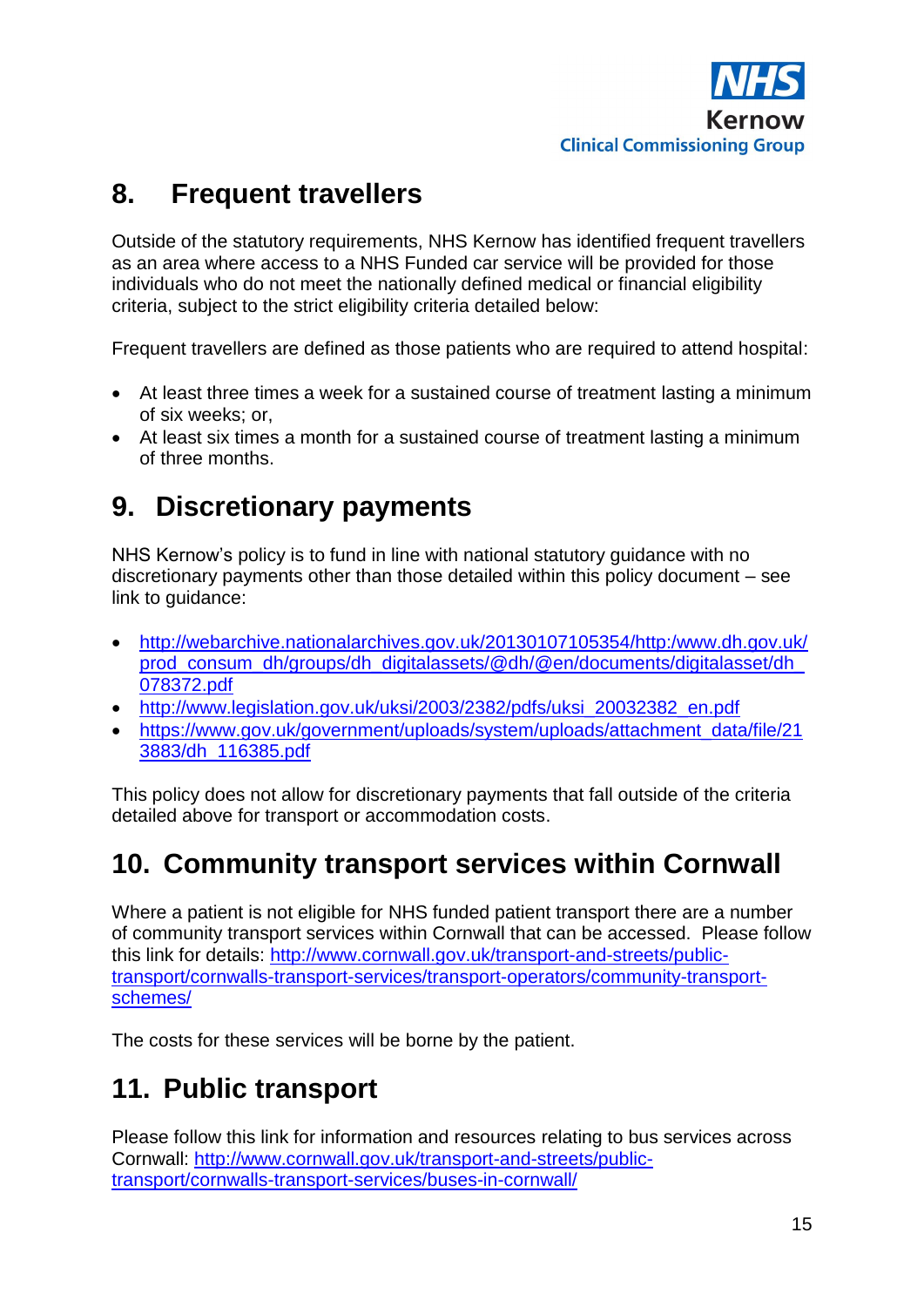

Please follow this link for information and resources relating to train services across Cornwall: [http://www.cornwall.gov.uk/transport-and-streets/public](http://www.cornwall.gov.uk/transport-and-streets/public-transport/cornwalls-transport-services/trains-in-cornwall/)[transport/cornwalls-transport-services/trains-in-cornwall/](http://www.cornwall.gov.uk/transport-and-streets/public-transport/cornwalls-transport-services/trains-in-cornwall/)

# <span id="page-15-0"></span>**12. Appeals process**

If a patient is unhappy with a decision to refuse non-emergency patient transport or reimbursement of travel costs or with the manner in which the policy has been applied to their individual circumstances, they should appeal to the Centralised Booking Service at Royal Cornwall Hospitals NHS Trust where it will be reviewed by a senior manager.

If the patient is unhappy with the outcome of the appeal, they can complain formally using the NHS complaints procedures. The Centralised Booking Service has local arrangements and procedures for investigating complaints which conform to NHS complaints procedures. Guidance on the NHS complaints procedure is available through the DH website: [http://www.nhs.uk/NHSEngland/complaints-and](http://www.nhs.uk/NHSEngland/complaints-and-feedback/Pages/nhs-complaints.aspx)[feedback/Pages/nhs-complaints.aspx](http://www.nhs.uk/NHSEngland/complaints-and-feedback/Pages/nhs-complaints.aspx)

The Independent Complaints Advocacy Service (ICAS) provides support to people in England wishing to complain about the treatment or care they received under the NHS. ICAS delivers a free and professional support service to clients wishing to pursue a complaint about the NHS.

## <span id="page-15-1"></span>**13. Review**

This policy will be reviewed in two years or sooner should any national guidance, legislation or statutes change.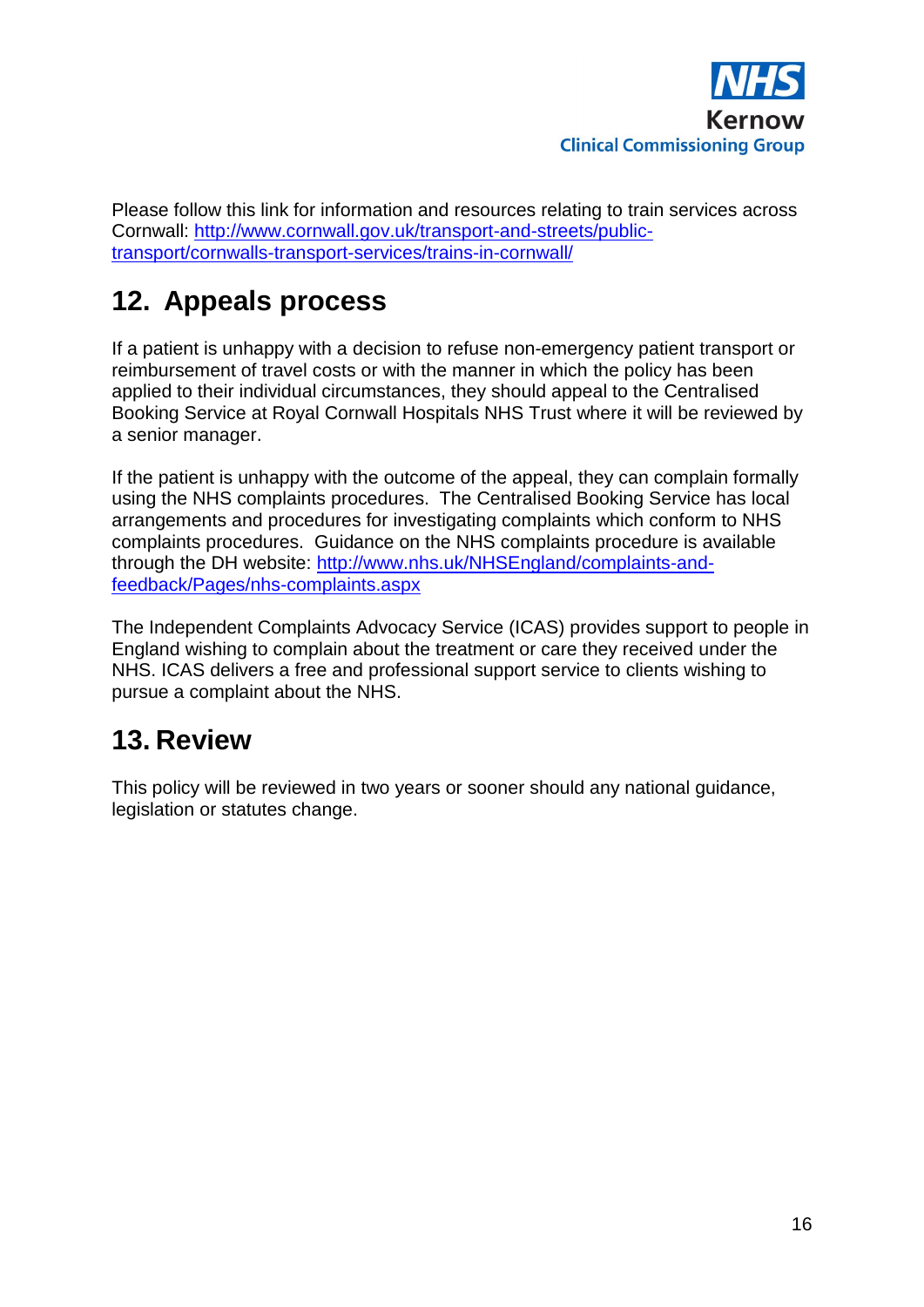

### **Appendix A: Joint Comprehensive Impact Analysis (JCIA)**

(replaces the previous CC CIA and NHS Kernow Equality Impact Assessment)

| Person/s responsible for the assessment                          |                                     | Elective Care Programme Lead                                                                                                                                                                                                                                                                                                                                   |             |                  |          |
|------------------------------------------------------------------|-------------------------------------|----------------------------------------------------------------------------------------------------------------------------------------------------------------------------------------------------------------------------------------------------------------------------------------------------------------------------------------------------------------|-------------|------------------|----------|
| <b>Lead organisation</b>                                         |                                     |                                                                                                                                                                                                                                                                                                                                                                |             |                  |          |
| Name of policy/service to be                                     | <b>NHS Funded Patient Transport</b> | Date of                                                                                                                                                                                                                                                                                                                                                        | 05/05/2017  | Is this a new or | Existing |
| assessed                                                         |                                     | assessment                                                                                                                                                                                                                                                                                                                                                     | (revisited  | existing         |          |
|                                                                  |                                     |                                                                                                                                                                                                                                                                                                                                                                | 18/01/2018) | policy/service?  |          |
| 1. General Background Information:                               |                                     |                                                                                                                                                                                                                                                                                                                                                                |             |                  |          |
| 1.1 Reason for undertaking JCIA                                  |                                     |                                                                                                                                                                                                                                                                                                                                                                |             |                  |          |
| Change to policy/procedures                                      |                                     | Changes have been made to existing policy and no impact analysis<br>was available.                                                                                                                                                                                                                                                                             |             |                  |          |
| 1.2 What is the purpose of the policy/service change/development |                                     |                                                                                                                                                                                                                                                                                                                                                                |             |                  |          |
| Change to policy/procedures                                      |                                     | To ensure equitable access to NHS funded patient transport to                                                                                                                                                                                                                                                                                                  |             |                  |          |
|                                                                  |                                     | eligible patients in Cornwall and the Isles of Scilly in line with<br>national guidance and current legislation.                                                                                                                                                                                                                                               |             |                  |          |
|                                                                  |                                     |                                                                                                                                                                                                                                                                                                                                                                |             |                  |          |
| 1.3 Anticipated timetable for decision                           |                                     |                                                                                                                                                                                                                                                                                                                                                                |             |                  |          |
| Less than 1 month                                                |                                     |                                                                                                                                                                                                                                                                                                                                                                |             |                  |          |
| 1.4 What areas will this impact?                                 |                                     |                                                                                                                                                                                                                                                                                                                                                                |             |                  |          |
| Cornwall wide                                                    |                                     | Will also impact the Isles of Scilly.                                                                                                                                                                                                                                                                                                                          |             |                  |          |
| 1.5 Which of the Strategic Objectives does this JCIA apply to?   |                                     |                                                                                                                                                                                                                                                                                                                                                                |             |                  |          |
| All three                                                        |                                     | To standardise access to NHS funded patient transport across the<br>Cornwall and Isles of Scilly healthcare economy that is classified as<br>non-urgent, planned and scheduled transportation of patients, with<br>a medical need or financial need, for transport to and from a<br>premises providing NHS healthcare and between NHS healthcare<br>providers. |             |                  |          |

<span id="page-16-0"></span>**All or part of this document may be released under Freedom of Information Act 2000 unless otherwise indicated.**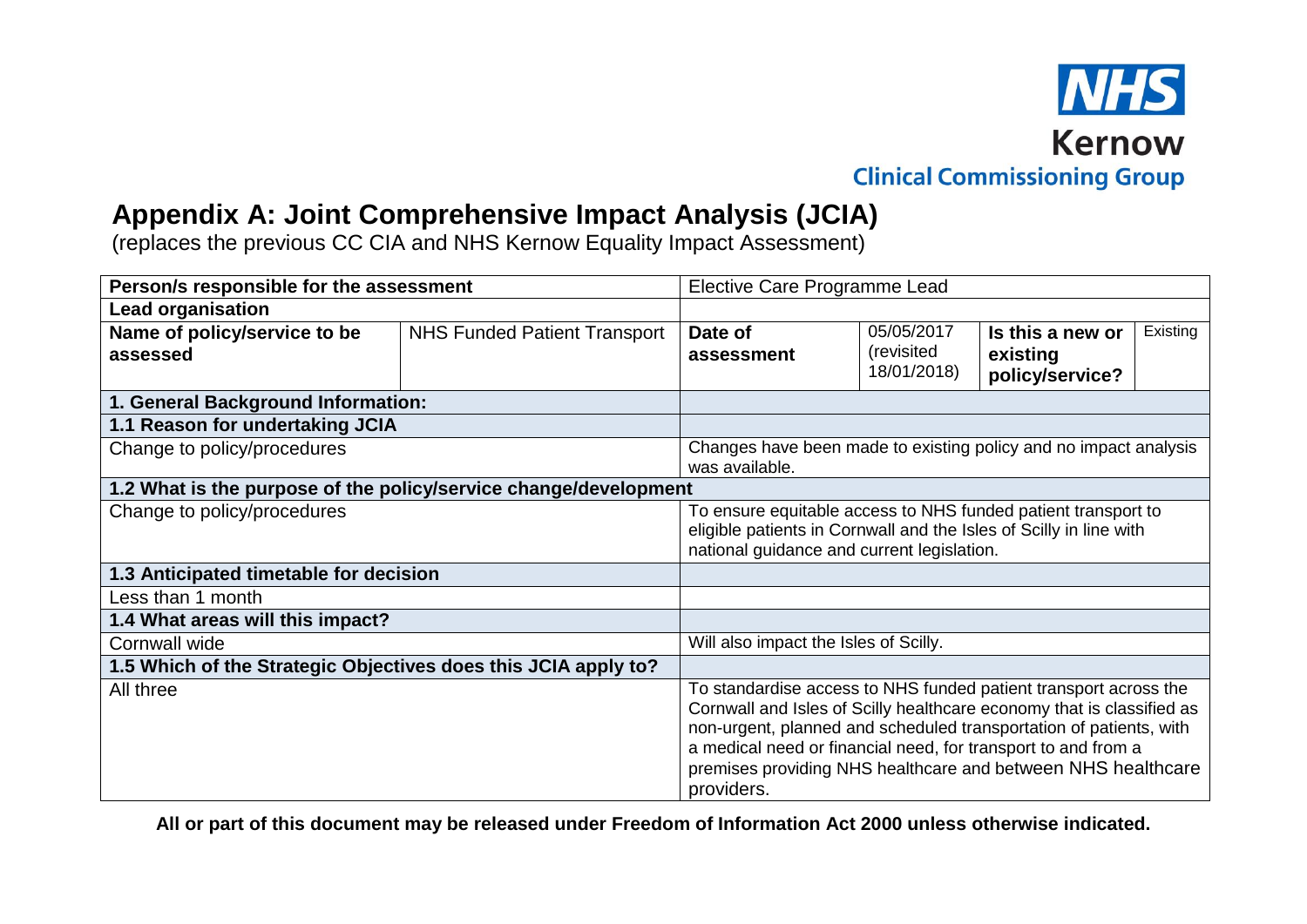

| 1.6 What are the commissioning arrangements?                                                                                                                                                                                                                                                                                                                                                                                                                                                                                                                                                                                             |                                                                                                                                                                                                                                                                                                                                                                            |  |
|------------------------------------------------------------------------------------------------------------------------------------------------------------------------------------------------------------------------------------------------------------------------------------------------------------------------------------------------------------------------------------------------------------------------------------------------------------------------------------------------------------------------------------------------------------------------------------------------------------------------------------------|----------------------------------------------------------------------------------------------------------------------------------------------------------------------------------------------------------------------------------------------------------------------------------------------------------------------------------------------------------------------------|--|
| Solo health                                                                                                                                                                                                                                                                                                                                                                                                                                                                                                                                                                                                                              | The policy covers all NHS and independent service providers<br>contracted to the NHS.                                                                                                                                                                                                                                                                                      |  |
| 1.7 Who implements the policy/service?                                                                                                                                                                                                                                                                                                                                                                                                                                                                                                                                                                                                   |                                                                                                                                                                                                                                                                                                                                                                            |  |
| Acute health                                                                                                                                                                                                                                                                                                                                                                                                                                                                                                                                                                                                                             | Planned Care Programme and Centralised Booking Service.                                                                                                                                                                                                                                                                                                                    |  |
| 1.8 Who benefits/is intended to benefit from this policy/service? Please give age and brief descriptio of cohort                                                                                                                                                                                                                                                                                                                                                                                                                                                                                                                         |                                                                                                                                                                                                                                                                                                                                                                            |  |
| All patients registered with an NHS Kernow GP practice, or who are usually resident in Cornwall and the Isles of Scilly, will now receive an<br>equitable service. This means that all patients will be subject to medical and/or financial assessment in line with nationally set criteria. This will<br>mean that some patients who are currently in receipt of funding because of discretionary payments, or because that cohort of patients was<br>previously exempt for assessment, may have their funding removed. The healthcare system as a whole will benefits as a result of funding<br>getting to those patients who need it. |                                                                                                                                                                                                                                                                                                                                                                            |  |
| 1.9 What Health and Social Care outcomes are achieved/wanted from this policy/service?                                                                                                                                                                                                                                                                                                                                                                                                                                                                                                                                                   |                                                                                                                                                                                                                                                                                                                                                                            |  |
| Support lifelong wellbeing                                                                                                                                                                                                                                                                                                                                                                                                                                                                                                                                                                                                               | The policy supports patients' access to planned healthcare<br>services. For those with a medical or financial need the CCG is able<br>to support access to secondary care treatment, which will have a<br>positive impact on the wellbeing of patients. This will result in<br>improved outcomes for patients.                                                             |  |
| 1.10 How will/are the above monitored?                                                                                                                                                                                                                                                                                                                                                                                                                                                                                                                                                                                                   |                                                                                                                                                                                                                                                                                                                                                                            |  |
| Formal through contract                                                                                                                                                                                                                                                                                                                                                                                                                                                                                                                                                                                                                  | Data will be collected from the Centralised Booking Service and<br>EZEC through a Minimum Data Set and With Local Quality<br>Requirements:<br>W<br>IЖ<br>S: \SED\NEPTS\34.<br>C:\Users\wilsonsy\<br>S:\SED\NEPTS\13.<br>C:\Users\wilsonsy\<br>Specifications \01<br>Desktop\<br>All Activity Data\<br>Desktop\<br>Centrallised<br>RCHT Booking<br>Ezec Cornw<br>Ezec Patie |  |
| 1.11 Who are the main stakeholders in relation to the policy/service?                                                                                                                                                                                                                                                                                                                                                                                                                                                                                                                                                                    |                                                                                                                                                                                                                                                                                                                                                                            |  |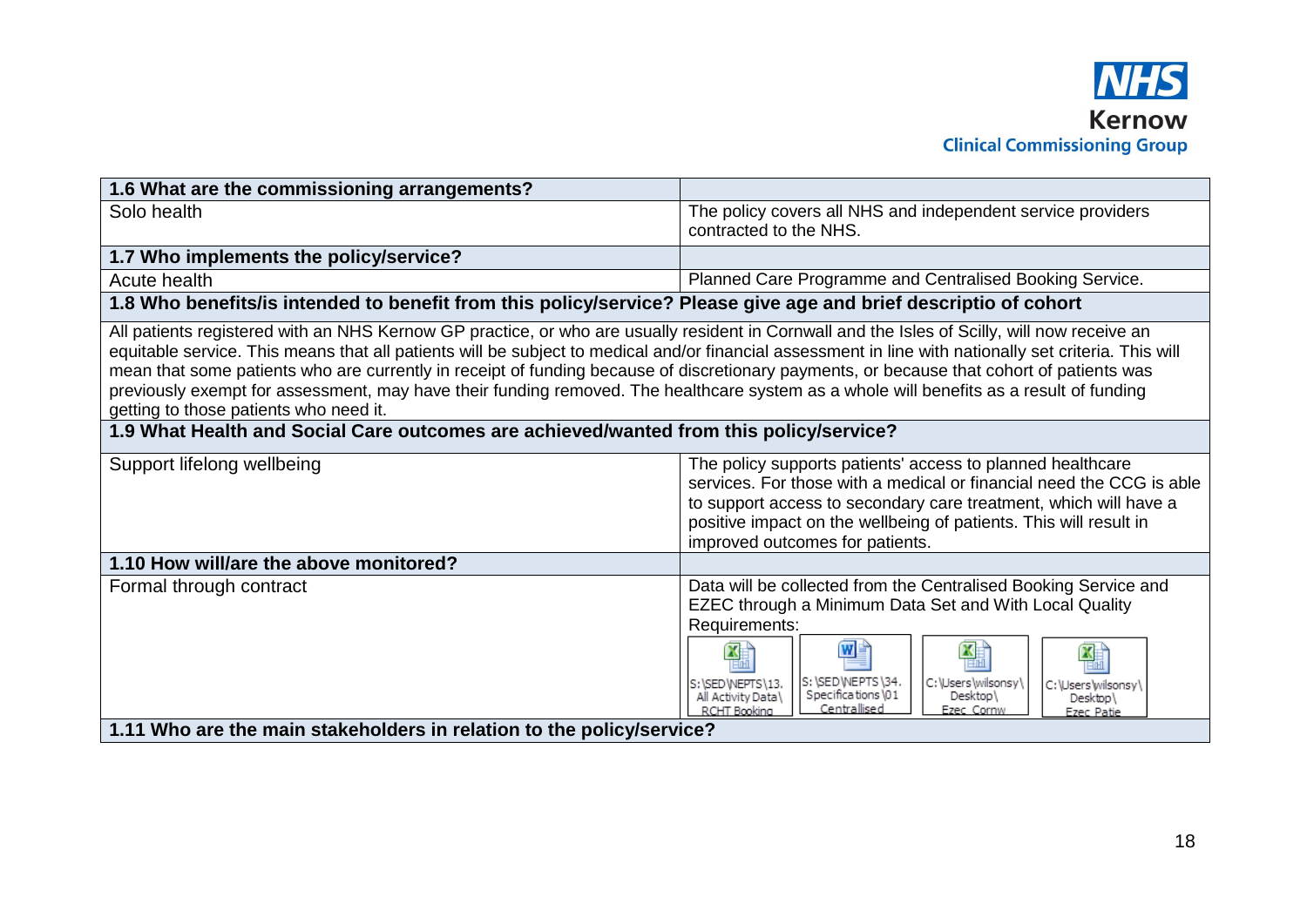

| <b>Patients</b>                                                                                                              | Further stakeholders include:                                                                                                 |  |
|------------------------------------------------------------------------------------------------------------------------------|-------------------------------------------------------------------------------------------------------------------------------|--|
|                                                                                                                              | Secondary Care Providers (RCHT, PHNT, Duchy)                                                                                  |  |
|                                                                                                                              | GPs                                                                                                                           |  |
|                                                                                                                              | <b>Secondary Care Consultants</b>                                                                                             |  |
|                                                                                                                              | Carers                                                                                                                        |  |
|                                                                                                                              | <b>Transport providers</b>                                                                                                    |  |
|                                                                                                                              | <b>Cornwall Council</b>                                                                                                       |  |
|                                                                                                                              | Healthwatch                                                                                                                   |  |
| 1.12 Is there clinical evidence for effectiveness of the service/policy?                                                     |                                                                                                                               |  |
| Yes, national                                                                                                                | National Policies are set out as:                                                                                             |  |
|                                                                                                                              |                                                                                                                               |  |
|                                                                                                                              |                                                                                                                               |  |
|                                                                                                                              | S:\SED\NEPTS\33.<br>S:\SED\NEPTS\33.<br>S:\SED\NEPTS\33.                                                                      |  |
|                                                                                                                              | Policy Eligibility<br>Policy\Guidance for<br>Policy\Healthcare<br>criteria for Patient<br><b>Travel Costs</b><br>Transfer and |  |
| 1.13 Does this policy/service link to Health and Social Care overall strategy for the next 5 years (2015 - 2020) and current |                                                                                                                               |  |
| direction of travel for Integrated Communities?                                                                              |                                                                                                                               |  |
|                                                                                                                              |                                                                                                                               |  |
| Yes, totally                                                                                                                 | Not only does the new policy support the financial sustainability                                                             |  |
|                                                                                                                              | aspect of the 5 Year Forward View, including a fair, needs-based                                                              |  |
|                                                                                                                              | funding of NHS treatment and access, patient transport also links to                                                          |  |
|                                                                                                                              | improved patient discharge and preventing Delayed Transfers of                                                                |  |
|                                                                                                                              | Care.                                                                                                                         |  |
| 2. Engagement                                                                                                                |                                                                                                                               |  |
| 2.1 How have you engaged stakeholders in gathering or testing the evidence available ?                                       |                                                                                                                               |  |
| Other                                                                                                                        | Through the Non-Emergency Patient Transport Project Delivery                                                                  |  |
|                                                                                                                              | Group and Non-Emergency Patient Transport Project Steering                                                                    |  |
|                                                                                                                              | Group.                                                                                                                        |  |
|                                                                                                                              | The engagement ran from 1 December 2016 until 28 February                                                                     |  |
|                                                                                                                              | 2017, and comprised three main elements: (cont'd over)                                                                        |  |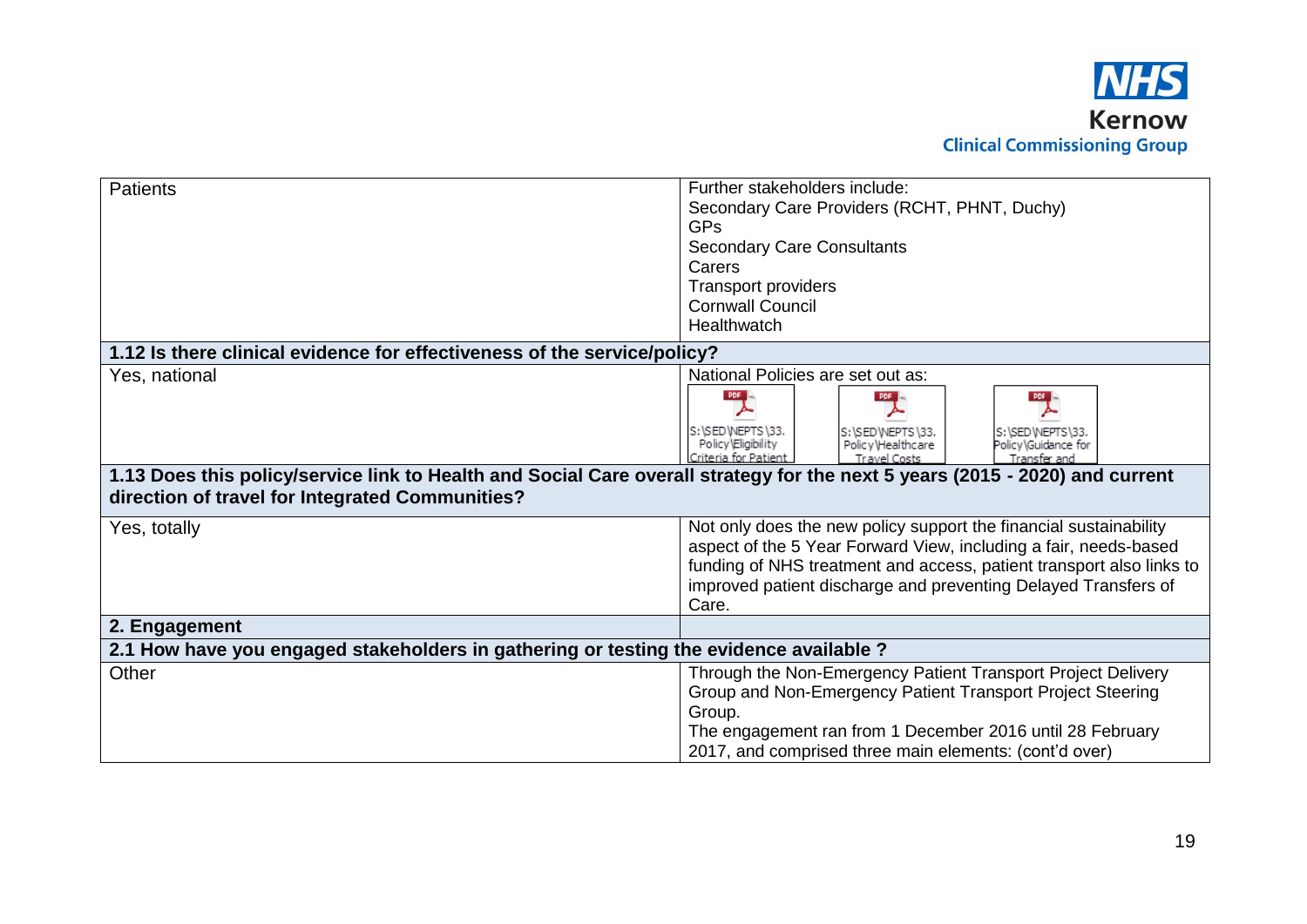

|                                                                                | - Direct engagement with people via public events;                                                                                   |
|--------------------------------------------------------------------------------|--------------------------------------------------------------------------------------------------------------------------------------|
|                                                                                | - Direct patient engagement with people who have/have had a                                                                          |
|                                                                                | cancer diagnosis                                                                                                                     |
|                                                                                | and people receiving renal dialysis; and                                                                                             |
|                                                                                | - A survey available online and in paper format.                                                                                     |
|                                                                                | In addition, people were welcome to make their views known to us                                                                     |
|                                                                                | in any way that suited them. The engagement was widely                                                                               |
|                                                                                | advertised via the media and social media. In addition, direct                                                                       |
|                                                                                | notification of the consultation was sent to many statutory and<br>voluntary sector partners and all Patient Participation Groups. A |
|                                                                                | request was made that they in turn cascade the information about                                                                     |
|                                                                                | the engagement to the people/organisations in their own networks.                                                                    |
|                                                                                | For full details of the engagement please the report:                                                                                |
|                                                                                | PDF                                                                                                                                  |
|                                                                                |                                                                                                                                      |
|                                                                                | S:\SED\NEPTS\9.<br>Engagement and                                                                                                    |
|                                                                                | Consultation <sup>1</sup>                                                                                                            |
| 2.2 What is the experience of individuals who access the service?              |                                                                                                                                      |
| Largely positive                                                               | As the specification of the service would not be changing, rather the                                                                |
|                                                                                | eligibility criteria, a satisfaction question was not asked within the                                                               |
|                                                                                | engagement service. However, out of the 41,924 journeys                                                                              |
|                                                                                | undertaken by EZEC from June 16 to June 17 only 38 complaints                                                                        |
|                                                                                | were received.                                                                                                                       |
| 2.3 How have you engaged stakeholders in testing the policy/service proposals? |                                                                                                                                      |
| Other                                                                          | There were eleven direct public engagement events, principally                                                                       |
|                                                                                | held in outpatient departments of acute and community hospitals to                                                                   |
|                                                                                | ensure that we were available to people who were likely to be using                                                                  |
|                                                                                | patient transport. Each event was advertised in advance to enable                                                                    |
|                                                                                | anyone who wanted to be involved to do so, and not just the people                                                                   |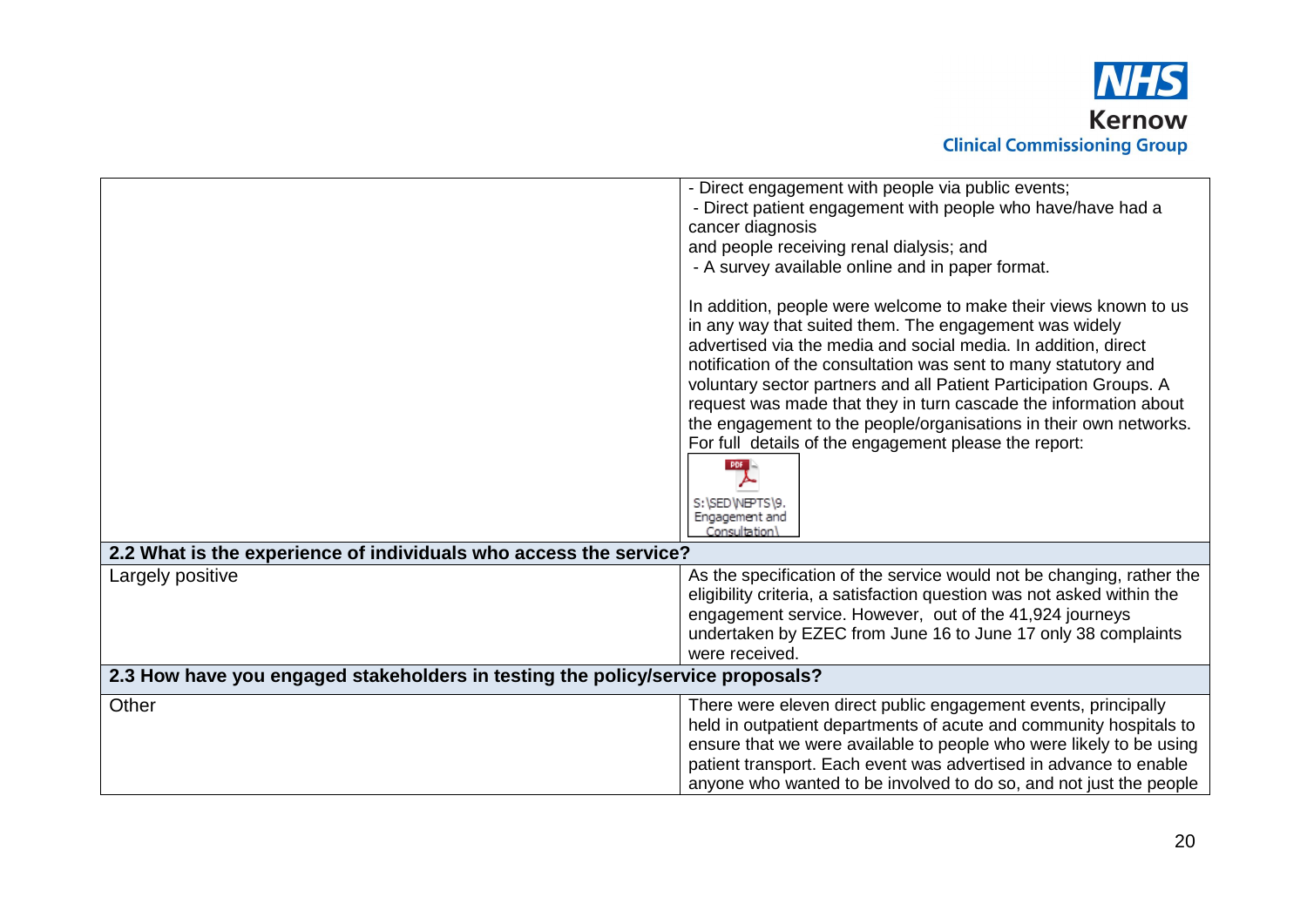

|                                                                                 |                | who were having an appointment on that day. Bodmin and                                                                                    |
|---------------------------------------------------------------------------------|----------------|-------------------------------------------------------------------------------------------------------------------------------------------|
|                                                                                 |                | Bude/Stratton community hospitals stated they were unable to host                                                                         |
|                                                                                 |                | an engagement event, leading to these events taking place in                                                                              |
|                                                                                 |                | public settings within each town.                                                                                                         |
|                                                                                 |                | Two public events were planned for the Isles of Scilly, one during                                                                        |
|                                                                                 |                | the evening and one during the following morning. Unfortunately the                                                                       |
|                                                                                 |                | weather intervened meaning the engagement team could not get to                                                                           |
|                                                                                 |                | St Mary's, providing a pertinent if unhelpful demonstration of the                                                                        |
|                                                                                 |                | reality of living on the islands. A positive outcome was retrieved                                                                        |
|                                                                                 |                | from the adversity by holding a hastily arranged engagement                                                                               |
|                                                                                 |                | session at Lands' End airfield. With several island residents waiting                                                                     |
|                                                                                 |                | there for the weather to clear it proved to be a useful engagement                                                                        |
|                                                                                 |                | session, and we appreciate the cooperation provided by the staff at                                                                       |
|                                                                                 |                | the airfield that enabled this engagement to happen. One week                                                                             |
|                                                                                 |                | later a rearranged daytime public engagement session successfully                                                                         |
|                                                                                 |                | took place at the Church Garden Pavilion on St Mary's. There were                                                                         |
|                                                                                 |                | three direct patient sessions, one with the RCHT Cancer Patient                                                                           |
|                                                                                 |                | Group and two that took place on the wards at RCHT with patients                                                                          |
|                                                                                 |                | undergoing renal therapy                                                                                                                  |
|                                                                                 |                | 2.4 For each engagement activity, please state who was involved, how and when they were engaged, and the key outputs                      |
|                                                                                 |                | The Elective Care Programme Lead, Contracts Manager and Elective Care Clinical Leads attended consultation sessions with patients in      |
|                                                                                 |                | Cornwall and the Isles of Scilly and a survey was completed and following this an engagement report has been produced, in addition to the |
| revised NHS funded patient transport policy.                                    |                |                                                                                                                                           |
| The full engagement report covering all of the activities and outcomes is here: |                |                                                                                                                                           |
| PDF E                                                                           |                |                                                                                                                                           |
|                                                                                 |                |                                                                                                                                           |
| S:\SED\NEPTS\9.                                                                 |                |                                                                                                                                           |
| Engagement and<br>Consultation <sup>1</sup>                                     |                |                                                                                                                                           |
| 3. Impact Upon Access to Services                                               |                |                                                                                                                                           |
| <b>Aspect</b><br>$+$ or $-$                                                     | <b>Details</b> | Plans to minimise negative impact                                                                                                         |
| impact                                                                          |                |                                                                                                                                           |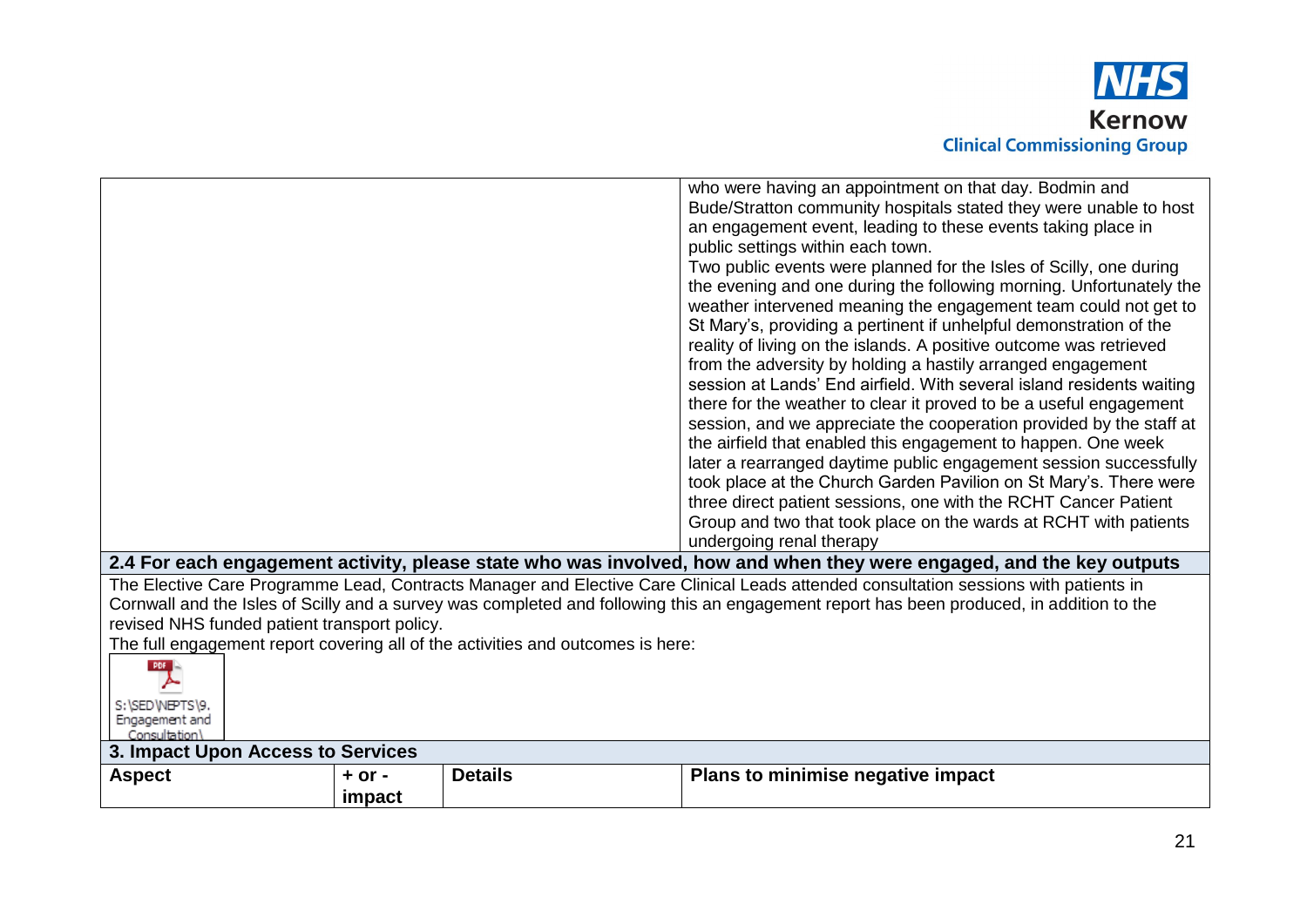

| Eligibility of people to<br>receive the service | Negative       | Removing discretionary<br>elements will require patients<br>to meet nationally defined<br>eligibility criteria (either<br>medical or financial).<br>Patients must be assessed<br>every time they request NHS<br>funded patient transport as<br>their circumstances may<br>have changed. Frequent<br>travellers - renal and cancer<br>patients - may no longer<br>qualify for funding where<br>they may have previously<br>due to NHS Kernow not | Letters have been written to the 5 patients who were receiving<br>discretionary advising that they would need to apply on medical or<br>financial grounds. A discretionary payments panel was set up to<br>consider these patients and it was determined that 3 would qualify<br>under financial/medical grounds.<br>For renal dialysis patients, discussions have taken place with renal<br>consultants at RCHT and Kidney Care UK, to propose additional<br>medical criteria to be applied to these patients. Out of nearly 200<br>renal patients it was established that only around 40 would not<br>qualify on nationally set medical and financial criteria, but these<br>patients may qualify under the proposed additional medical criteria. |
|-------------------------------------------------|----------------|-------------------------------------------------------------------------------------------------------------------------------------------------------------------------------------------------------------------------------------------------------------------------------------------------------------------------------------------------------------------------------------------------------------------------------------------------|-----------------------------------------------------------------------------------------------------------------------------------------------------------------------------------------------------------------------------------------------------------------------------------------------------------------------------------------------------------------------------------------------------------------------------------------------------------------------------------------------------------------------------------------------------------------------------------------------------------------------------------------------------------------------------------------------------------------------------------------------------|
|                                                 |                | applying the national policy.                                                                                                                                                                                                                                                                                                                                                                                                                   |                                                                                                                                                                                                                                                                                                                                                                                                                                                                                                                                                                                                                                                                                                                                                     |
| Ability of people to access                     | <b>Neutral</b> | Access arrangements                                                                                                                                                                                                                                                                                                                                                                                                                             | N/A                                                                                                                                                                                                                                                                                                                                                                                                                                                                                                                                                                                                                                                                                                                                                 |
| the service                                     |                | remain unchanged. Patients                                                                                                                                                                                                                                                                                                                                                                                                                      |                                                                                                                                                                                                                                                                                                                                                                                                                                                                                                                                                                                                                                                                                                                                                     |
|                                                 |                | still use the Centralised                                                                                                                                                                                                                                                                                                                                                                                                                       |                                                                                                                                                                                                                                                                                                                                                                                                                                                                                                                                                                                                                                                                                                                                                     |
|                                                 |                | Booking Service to be                                                                                                                                                                                                                                                                                                                                                                                                                           |                                                                                                                                                                                                                                                                                                                                                                                                                                                                                                                                                                                                                                                                                                                                                     |
|                                                 |                | assessed for medical need,                                                                                                                                                                                                                                                                                                                                                                                                                      |                                                                                                                                                                                                                                                                                                                                                                                                                                                                                                                                                                                                                                                                                                                                                     |
|                                                 |                | and to book transport.                                                                                                                                                                                                                                                                                                                                                                                                                          |                                                                                                                                                                                                                                                                                                                                                                                                                                                                                                                                                                                                                                                                                                                                                     |
|                                                 |                | Patients still use the HTCS                                                                                                                                                                                                                                                                                                                                                                                                                     |                                                                                                                                                                                                                                                                                                                                                                                                                                                                                                                                                                                                                                                                                                                                                     |
|                                                 |                | claim form to reclaim if they                                                                                                                                                                                                                                                                                                                                                                                                                   |                                                                                                                                                                                                                                                                                                                                                                                                                                                                                                                                                                                                                                                                                                                                                     |
|                                                 |                | financially qualify.                                                                                                                                                                                                                                                                                                                                                                                                                            |                                                                                                                                                                                                                                                                                                                                                                                                                                                                                                                                                                                                                                                                                                                                                     |
| Waiting times to receive                        | Positive       | As discretionary elements                                                                                                                                                                                                                                                                                                                                                                                                                       | N/A                                                                                                                                                                                                                                                                                                                                                                                                                                                                                                                                                                                                                                                                                                                                                 |
| service                                         |                | have been removed activity                                                                                                                                                                                                                                                                                                                                                                                                                      |                                                                                                                                                                                                                                                                                                                                                                                                                                                                                                                                                                                                                                                                                                                                                     |
|                                                 |                | levels will be less and                                                                                                                                                                                                                                                                                                                                                                                                                         |                                                                                                                                                                                                                                                                                                                                                                                                                                                                                                                                                                                                                                                                                                                                                     |
|                                                 |                | therefore waiting times to                                                                                                                                                                                                                                                                                                                                                                                                                      |                                                                                                                                                                                                                                                                                                                                                                                                                                                                                                                                                                                                                                                                                                                                                     |
|                                                 |                | access the service will be                                                                                                                                                                                                                                                                                                                                                                                                                      |                                                                                                                                                                                                                                                                                                                                                                                                                                                                                                                                                                                                                                                                                                                                                     |
|                                                 |                | reduced for those patients                                                                                                                                                                                                                                                                                                                                                                                                                      |                                                                                                                                                                                                                                                                                                                                                                                                                                                                                                                                                                                                                                                                                                                                                     |
|                                                 |                | who meet the nationally                                                                                                                                                                                                                                                                                                                                                                                                                         |                                                                                                                                                                                                                                                                                                                                                                                                                                                                                                                                                                                                                                                                                                                                                     |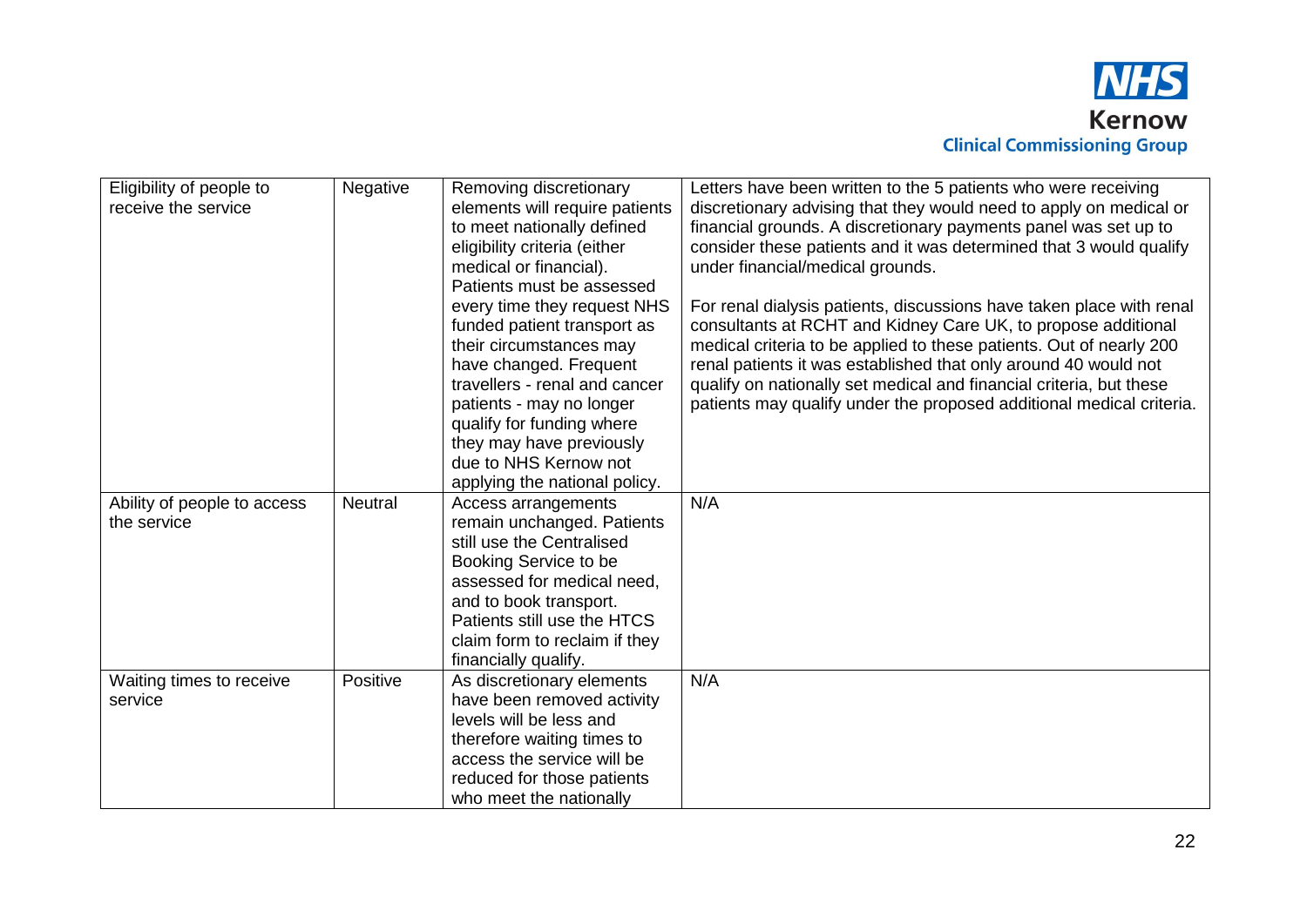

|                                              |                      | defined eligibility criteria<br>(either medical or financial).                                                                                                                                                                                                                |                                                                                                                                                                                      |
|----------------------------------------------|----------------------|-------------------------------------------------------------------------------------------------------------------------------------------------------------------------------------------------------------------------------------------------------------------------------|--------------------------------------------------------------------------------------------------------------------------------------------------------------------------------------|
|                                              |                      |                                                                                                                                                                                                                                                                               |                                                                                                                                                                                      |
| Longer term sustainability of<br>the service | Positive             | The service will be limited to<br>patients with a demonstrated<br>health or financial need.                                                                                                                                                                                   | N/A                                                                                                                                                                                  |
| Reducing health inequalities                 | <b>Neutral</b>       | If a patient has been<br>identified as not eligible they<br>might decide not to go to<br>their healthcare<br>appointments as they cannot<br>afford the transport costs.<br>Transport will only be<br>provided to patients with a<br>demonstrated health or<br>financial need. | N/A                                                                                                                                                                                  |
| 4. Impact upon Quality of Services           |                      |                                                                                                                                                                                                                                                                               |                                                                                                                                                                                      |
| <b>Aspect</b>                                | $+$ or $-$<br>impact | <b>Details</b>                                                                                                                                                                                                                                                                | Plans to minimise negative impact                                                                                                                                                    |
| Clinical<br>performance/outcomes             | Negative             | If a patient has been<br>identified as not eligible for<br>NHS funded patient transport<br>they might decide not to go<br>to their hospital<br>appointments as they cannot<br>afford the transport costs.<br>NHS funded patient transport<br>will only be provided to         | As part of the Shaping our Future agenda, making services as<br>close to the community and as easily accessible as possible will<br>reduce the need for extensive patient transport. |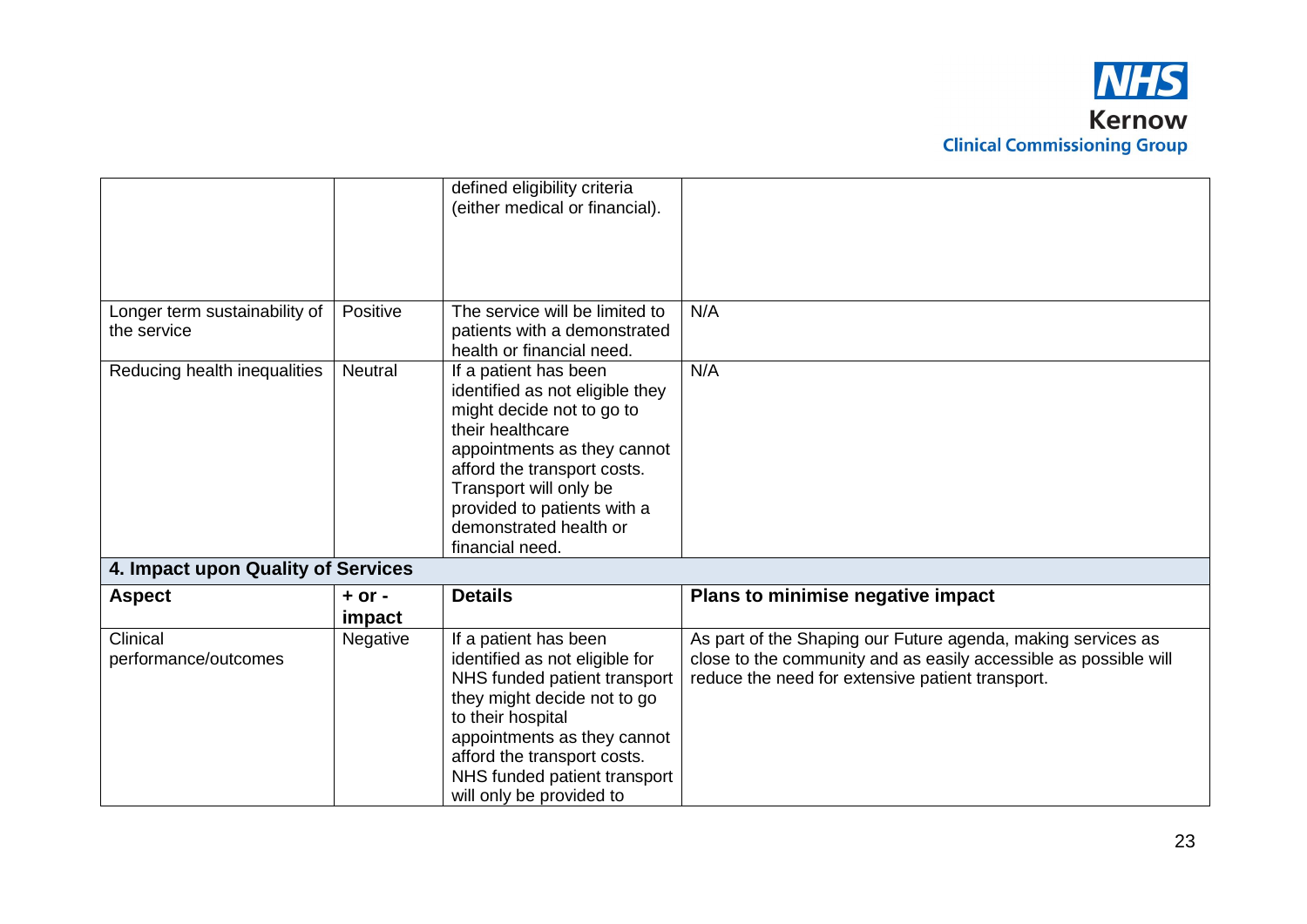

|                                 |                | patients with a demonstrated<br>health or financial need.                                                                                                                                                                                                                           |                                                                                                                                                                                                                     |
|---------------------------------|----------------|-------------------------------------------------------------------------------------------------------------------------------------------------------------------------------------------------------------------------------------------------------------------------------------|---------------------------------------------------------------------------------------------------------------------------------------------------------------------------------------------------------------------|
|                                 |                |                                                                                                                                                                                                                                                                                     |                                                                                                                                                                                                                     |
| <b>Statutory NHS targets</b>    | <b>Neutral</b> | Transportation to access<br>healthcare services or return<br>home will be provided to the<br>eligible patients. Achieving<br>statutory NHS targets are not<br>expected to be effected<br>positively or negatively as a<br>result of NHS funded patient<br>transport policy changes. |                                                                                                                                                                                                                     |
| <b>Patient Choice</b>           | Negative       | Patients may not choose out<br>of county providers for their<br>healthcare if they are not<br>eligible for NHS funded<br>patient transport on medical<br>or financial grounds. The<br>biggest areas that will effect<br>are tertiary and specialised<br>services.                   | We will need to work closely with providers in Devon and further<br>afield to ensure this does not become a barrier and actively work to<br>provide as many services in the community and in county as<br>possible. |
| Cohesion with wider<br>services | <b>Neutral</b> | To ensure healthcare<br>services are available locally<br>as possible, to minimise the<br>need or distance that<br>patients have to travel.<br>Cohesion with wider services                                                                                                         |                                                                                                                                                                                                                     |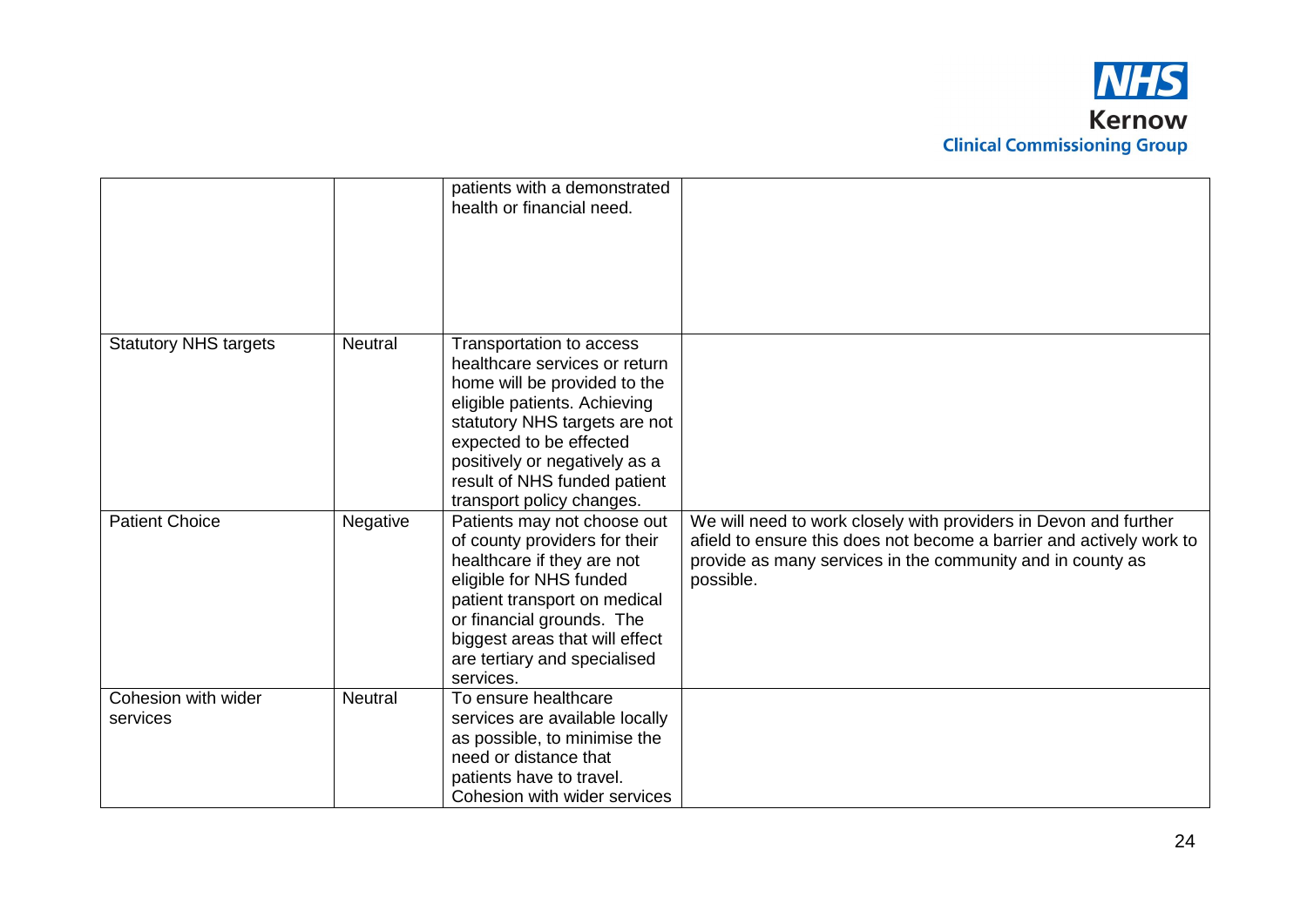

|                                          |                      | will not be affected.                                                                                                                                                                                                                                                                                                                                                                                                              |                                   |
|------------------------------------------|----------------------|------------------------------------------------------------------------------------------------------------------------------------------------------------------------------------------------------------------------------------------------------------------------------------------------------------------------------------------------------------------------------------------------------------------------------------|-----------------------------------|
| Operational effectiveness                | Positive             | As discretionary elements<br>have been removed activity<br>levels will be less and<br>therefore waiting times to<br>access the healthcare<br>services will be reduced for<br>those patients who meet the<br>nationally defined eligibility<br>criteria (either medical or<br>financial). The new policy will<br>provide clear guidance for<br>RCHT booking service to<br>allow the operation to run as<br>effectively as possible. |                                   |
| <b>5.Impact Upon Patients and Carers</b> |                      |                                                                                                                                                                                                                                                                                                                                                                                                                                    |                                   |
| <b>Aspect</b>                            | $+$ or $-$<br>impact | <b>Details</b>                                                                                                                                                                                                                                                                                                                                                                                                                     | Plans to minimise negative impact |
| Patient care standards                   | <b>Neutral</b>       | Does not directly impact<br>patient care only transport.<br>For those that require care<br>and medical support on<br>journeys the patients will be<br>assessed on the medical<br>criteria and the most<br>appropriate transport/care                                                                                                                                                                                               |                                   |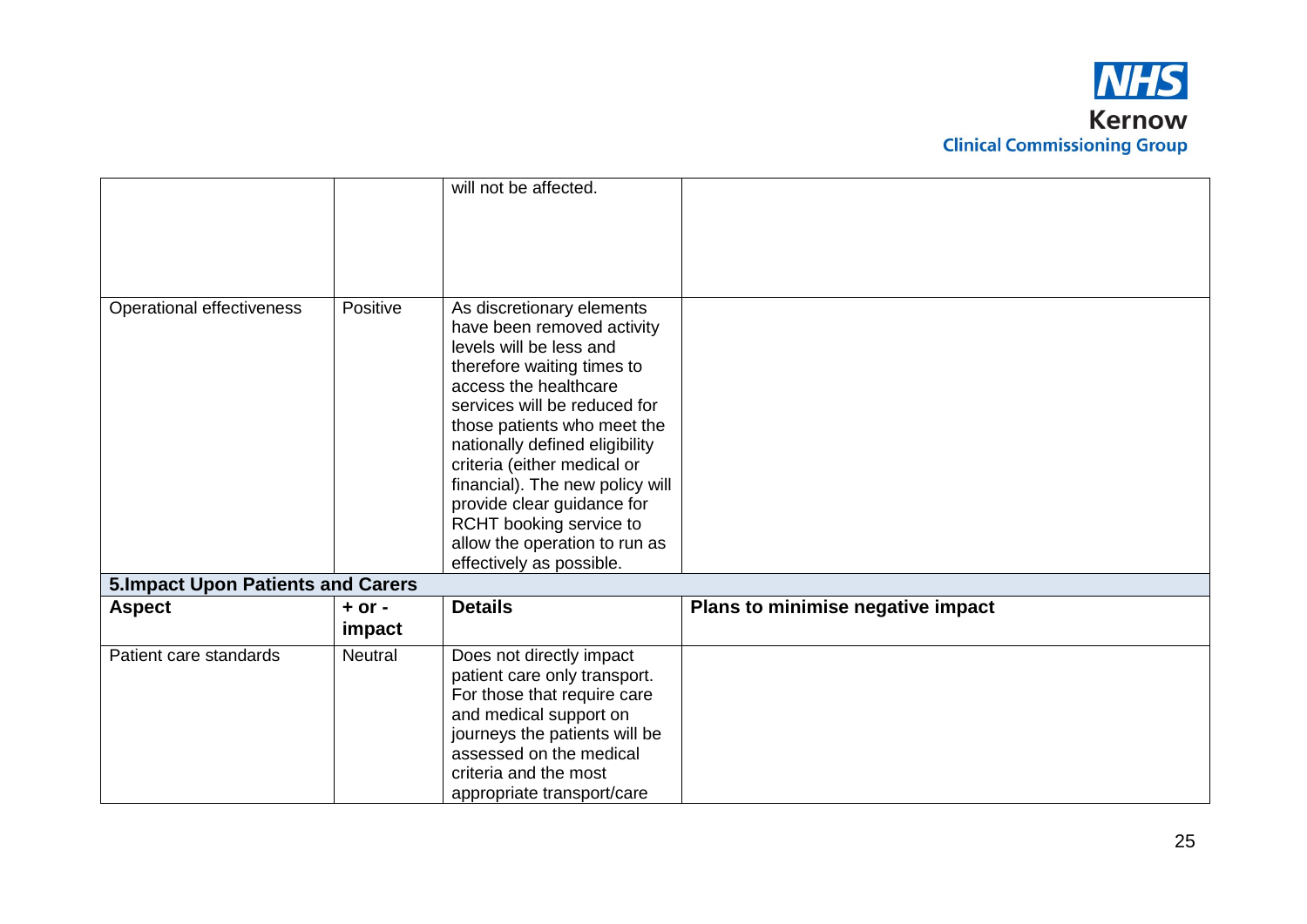

|                                 |                | will be provided.                                                                                                                                                                                                |                                                                                           |
|---------------------------------|----------------|------------------------------------------------------------------------------------------------------------------------------------------------------------------------------------------------------------------|-------------------------------------------------------------------------------------------|
| Patient safety                  | <b>Neutral</b> | Patient safety will be<br>considered as part of any<br>medical assessment and the<br>most appropriate<br>transport/care provided.                                                                                |                                                                                           |
| Privacy and dignity             | <b>Neutral</b> | Will not be affected. Same<br>standards as present will be<br>enforced.                                                                                                                                          |                                                                                           |
| Patient care<br>journey/pathway | <b>Neutral</b> | Should not have an impact<br>on the patient care<br>journey/pathway as this is<br>related to and from the<br>healthcare appointments.                                                                            |                                                                                           |
| Patient experience              | Negative       | A patient who is a frequent<br>traveller who previously was<br>eligible but now finds<br>themselves not eligible for<br>NHS funded patient<br>transport, may rate their<br>experience and satisfaction<br>lower. | All frequent travellers to be advised of the changes, the new policy<br>and their rights. |
| Carer experience                | <b>Neutral</b> | The policy changes are in<br>direct reference to patient<br>journeys. Escort eligibility<br>follows the nationally<br>prescribed standards                                                                       |                                                                                           |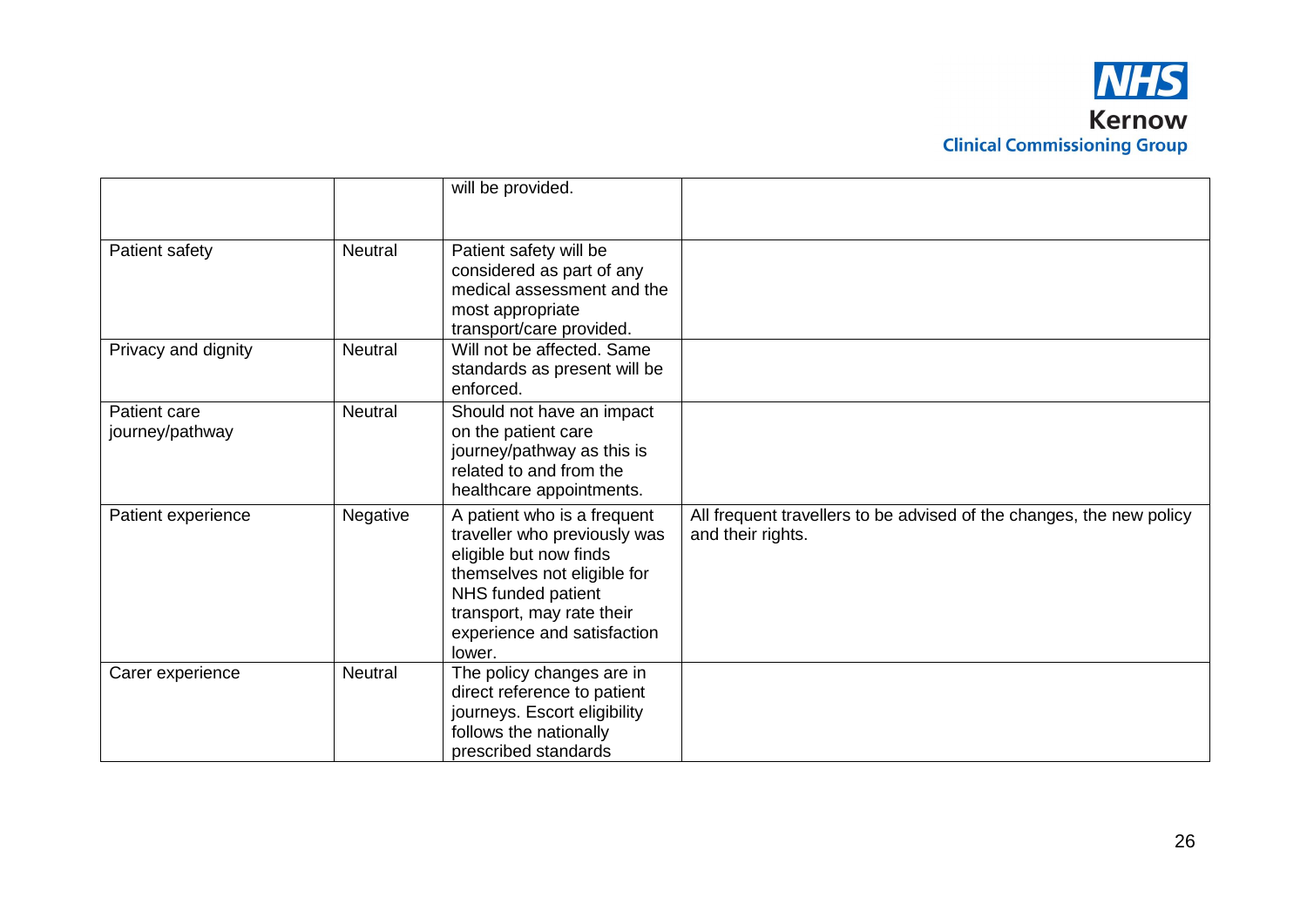

| Psychological                          | Negative             | The worry of the costs of<br>transport to their healthcare<br>appointments may have an<br>adverse psychological<br>impact on the patient and<br>relatives.                                                                                                                                                                                                                                                                         | Communication about the changes must be widespread and<br>effective. Letters to be sent to patients who may be adversely<br>affected. Elective Care team to be proactive in answering queries<br>from patients, with prompt responses and a designated Elective<br>Care Team member identified to manage this process. |
|----------------------------------------|----------------------|------------------------------------------------------------------------------------------------------------------------------------------------------------------------------------------------------------------------------------------------------------------------------------------------------------------------------------------------------------------------------------------------------------------------------------|------------------------------------------------------------------------------------------------------------------------------------------------------------------------------------------------------------------------------------------------------------------------------------------------------------------------|
| 6. Impact Upon Wider Community         |                      |                                                                                                                                                                                                                                                                                                                                                                                                                                    |                                                                                                                                                                                                                                                                                                                        |
| <b>Aspect</b>                          | $+$ or $-$<br>impact | <b>Details</b>                                                                                                                                                                                                                                                                                                                                                                                                                     | Plans to minimise negative impact                                                                                                                                                                                                                                                                                      |
| Local economy                          | Positive             | By limiting the healthcare<br>service to those with a<br>demonstrated health or<br>financial need.                                                                                                                                                                                                                                                                                                                                 |                                                                                                                                                                                                                                                                                                                        |
| Transport                              | Negative             | Patients who were previously<br>accessing NHS funded<br>patient transport may not be<br>eligible under the revised<br>NHS patient transport policy.<br>Public transport may not be<br>running regularly enough for<br>patients to access healthcare<br>or may not be available in<br>their area if they live in a<br>rural location. Public<br>transport frequency<br>availability may vary during<br>different times of the year. | Engagement is needed with Cornwall Council on the Local<br>Transport Plan. Distances and rurality are considered as part of<br>medical criteria as set out in national guidance.                                                                                                                                       |
| Community safety/crime<br>and disorder | <b>Neutral</b>       | None identified                                                                                                                                                                                                                                                                                                                                                                                                                    |                                                                                                                                                                                                                                                                                                                        |
| Environment                            | Neutral              | None identified                                                                                                                                                                                                                                                                                                                                                                                                                    |                                                                                                                                                                                                                                                                                                                        |
| Social Care                            | <b>Neutral</b>       | None identified                                                                                                                                                                                                                                                                                                                                                                                                                    |                                                                                                                                                                                                                                                                                                                        |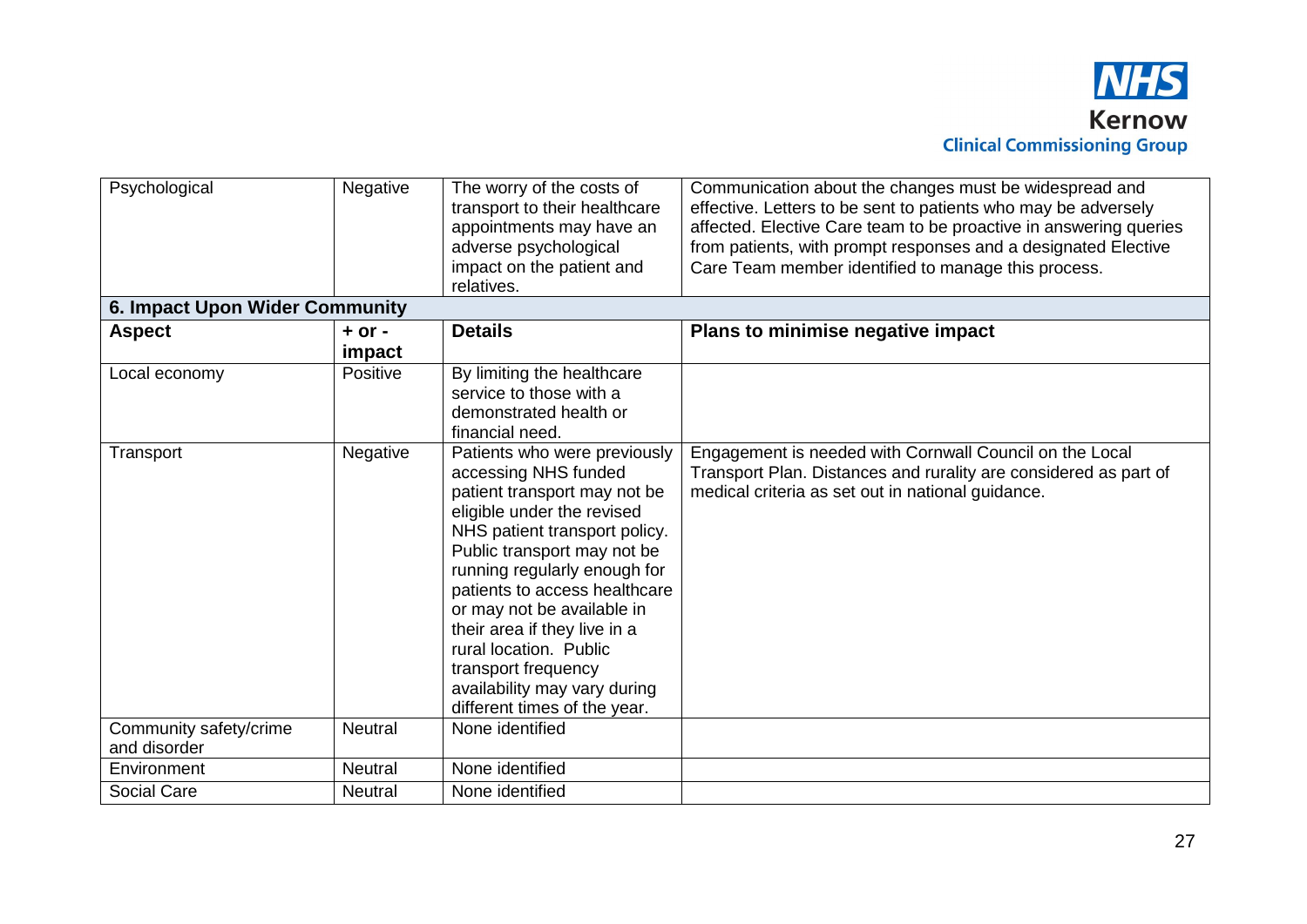

| Cohesion with community<br>strategy                          | Positive             | By limiting the service to<br>those with a demonstrated<br>health or financial need the<br>service will be sustainable.                                                                                                                                                     | As part of the Shaping our Future agenda, making services as<br>close to the community and as easily accessible as possible will<br>reduce the need for extensive patient transport.                                                                                                                     |
|--------------------------------------------------------------|----------------------|-----------------------------------------------------------------------------------------------------------------------------------------------------------------------------------------------------------------------------------------------------------------------------|----------------------------------------------------------------------------------------------------------------------------------------------------------------------------------------------------------------------------------------------------------------------------------------------------------|
| Technology                                                   | <b>Neutral</b>       | None identified                                                                                                                                                                                                                                                             |                                                                                                                                                                                                                                                                                                          |
| Safeguarding                                                 | <b>Neutral</b>       | None identified - no<br>safeguarding regulations are<br>changed and local<br>safeguarding strategies still<br>apply. Patient transport<br>contracts ensure that<br>safeguarding is part of their<br>quality requirements and<br>they must adhere to the<br>CIOS policies.   |                                                                                                                                                                                                                                                                                                          |
| Information management                                       | <b>Neutral</b>       | None identified                                                                                                                                                                                                                                                             |                                                                                                                                                                                                                                                                                                          |
| <b>Rural isolation</b>                                       | Negative             | Public transport may not be<br>running regularly enough for<br>patients to access healthcare<br>or may not be available in<br>their area if they live in a<br>rural location. Public<br>transport frequency<br>availability may vary during<br>different times of the year. | As part of the Shaping our Future agenda, making services as<br>close to the community and as easily accessible as possible will<br>reduce the need for extensive patient transport.<br>7. Impact Upon Wider System Partners - Has consideration been given to sharing proposed changes with the Systems |
| <b>Resilience Group and Weekly Senior Operational Group?</b> |                      |                                                                                                                                                                                                                                                                             |                                                                                                                                                                                                                                                                                                          |
| <b>Aspect</b>                                                | $+$ or $-$<br>impact | <b>Details</b>                                                                                                                                                                                                                                                              | Plans to minimise negative impact                                                                                                                                                                                                                                                                        |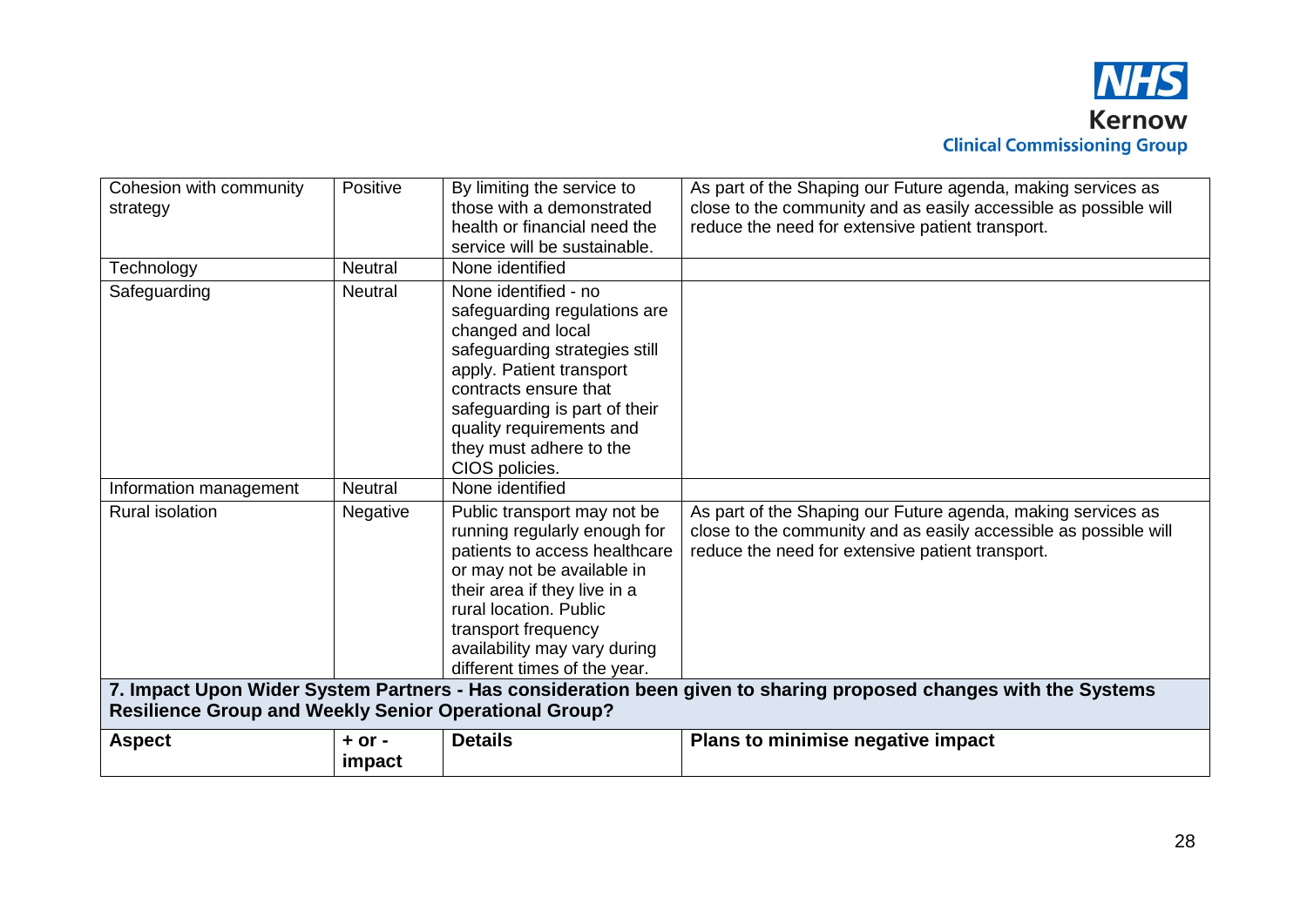

| <b>Primary Care</b>                            | <b>Neutral</b>        | GP may be asked to share<br>patient information so<br>medical eligibility can be<br>assessed. Some patients<br>may require support where<br>they do not qualify for a<br>service.                                                                  |                                                                                                                                                           |
|------------------------------------------------|-----------------------|----------------------------------------------------------------------------------------------------------------------------------------------------------------------------------------------------------------------------------------------------|-----------------------------------------------------------------------------------------------------------------------------------------------------------|
| <b>KERNOW Health CIC</b>                       | <b>Neutral</b>        | As this is for planned care<br>rather than the Integrated<br>Urgent Care Service, no<br>impact has been identified.                                                                                                                                |                                                                                                                                                           |
| Cornwall Health (Out of<br>Hours Primary Care) | <b>Neutral</b>        | Not relevant, non emergency<br>patient transport.                                                                                                                                                                                                  |                                                                                                                                                           |
| 111                                            | <b>Neutral</b>        | Not relevant, non emergency<br>patient transport.                                                                                                                                                                                                  |                                                                                                                                                           |
| SWASFT 999                                     | <b>Neutral</b>        | Not relevant, non emergency<br>patient transport.                                                                                                                                                                                                  |                                                                                                                                                           |
| <b>Ezec Transport</b>                          | Positive              | Consistently applying<br>medical eligibility criteria,<br>therefore, helps to plan their<br>journeys better and provide<br>the right transport for the<br>patient.                                                                                 | Consistently applying medical eligibility criteria, therefore, helps to<br>plan their journeys better and provide the right transport for the<br>patient. |
| <b>RCHT</b>                                    | Negative/P<br>ositive | Centralised booking office<br>provider, this provides them<br>clarity on eligibility as<br>discretionary payments have<br>been removed. However, will<br>have an impact on RCHT as<br>frequent travellers are no<br>longer automatically eligible, | Collaborative work to be undertaken with regards to ascertaining<br>specialist medical assessments for Renal Dialysis patients.                           |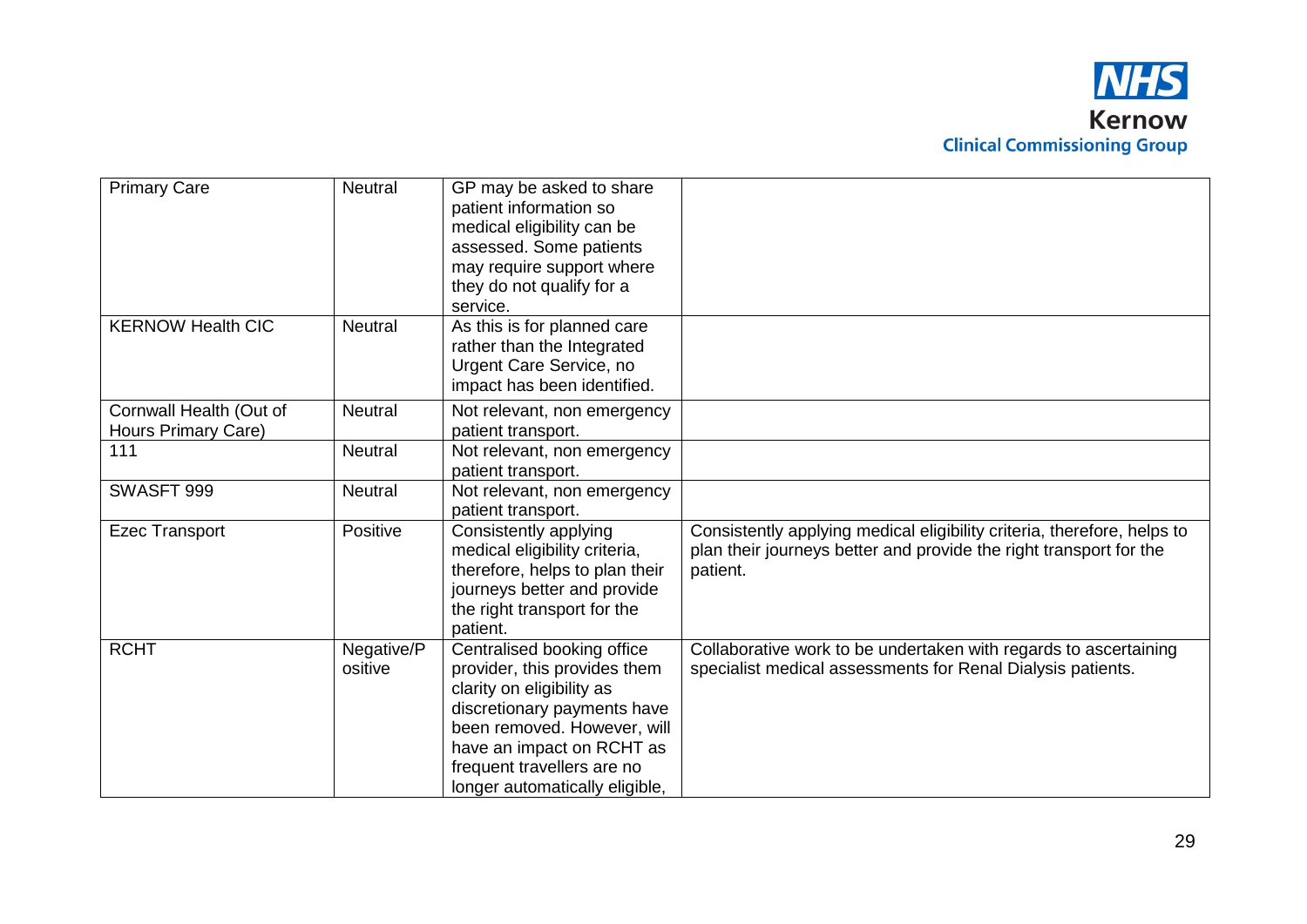

|                                                                         |                | individual assessments will<br>be undertaken. Patients may<br>not choose this provider if<br>transport is not available.                                                                                                        |                                                                                                                                 |
|-------------------------------------------------------------------------|----------------|---------------------------------------------------------------------------------------------------------------------------------------------------------------------------------------------------------------------------------|---------------------------------------------------------------------------------------------------------------------------------|
| <b>PHNT</b>                                                             | Negative       | Will have an impact on<br>PHNT as frequent travellers<br>are no longer automatically<br>eligible, individual<br>assessments will be<br>undertaken. Patients may<br>not choose this provider if<br>transport is not available.   | Collaborative work to be undertaken with regards to ascertaining<br>specialist medical assessments for Renal Dialysis patients. |
| <b>Care Homes</b>                                                       | Negative       | Patients who were previously<br>accessing NHS funded<br>patient transport may not be<br>eligible under the revised<br>NHS patient transport policy.<br>This may leave care homes<br>needing to support and<br>arrange transport | Effective communication to care homes and patients affected is<br>required.                                                     |
| <b>Domiciliary Care Providers</b>                                       | <b>Neutral</b> | No Impact identified                                                                                                                                                                                                            |                                                                                                                                 |
| <b>Hospice Providers</b>                                                | <b>Neutral</b> | No Impact identified                                                                                                                                                                                                            |                                                                                                                                 |
| <b>Cornwall Foundation Trust</b>                                        | <b>Neutral</b> | May be some impact for<br>those patients accessing<br>community services                                                                                                                                                        | To work with providers in establish care as close to patients and in<br>the community as possible.                              |
| Other System Partners -<br>please specify and add lines<br>as necessary | Negative       | May affect the services of<br>TAP (Age UK) as the<br>removal of capped payments<br>and frequent travellers will                                                                                                                 | This a volunteer led service so should not have financial or capacity<br>implications for Age UK.                               |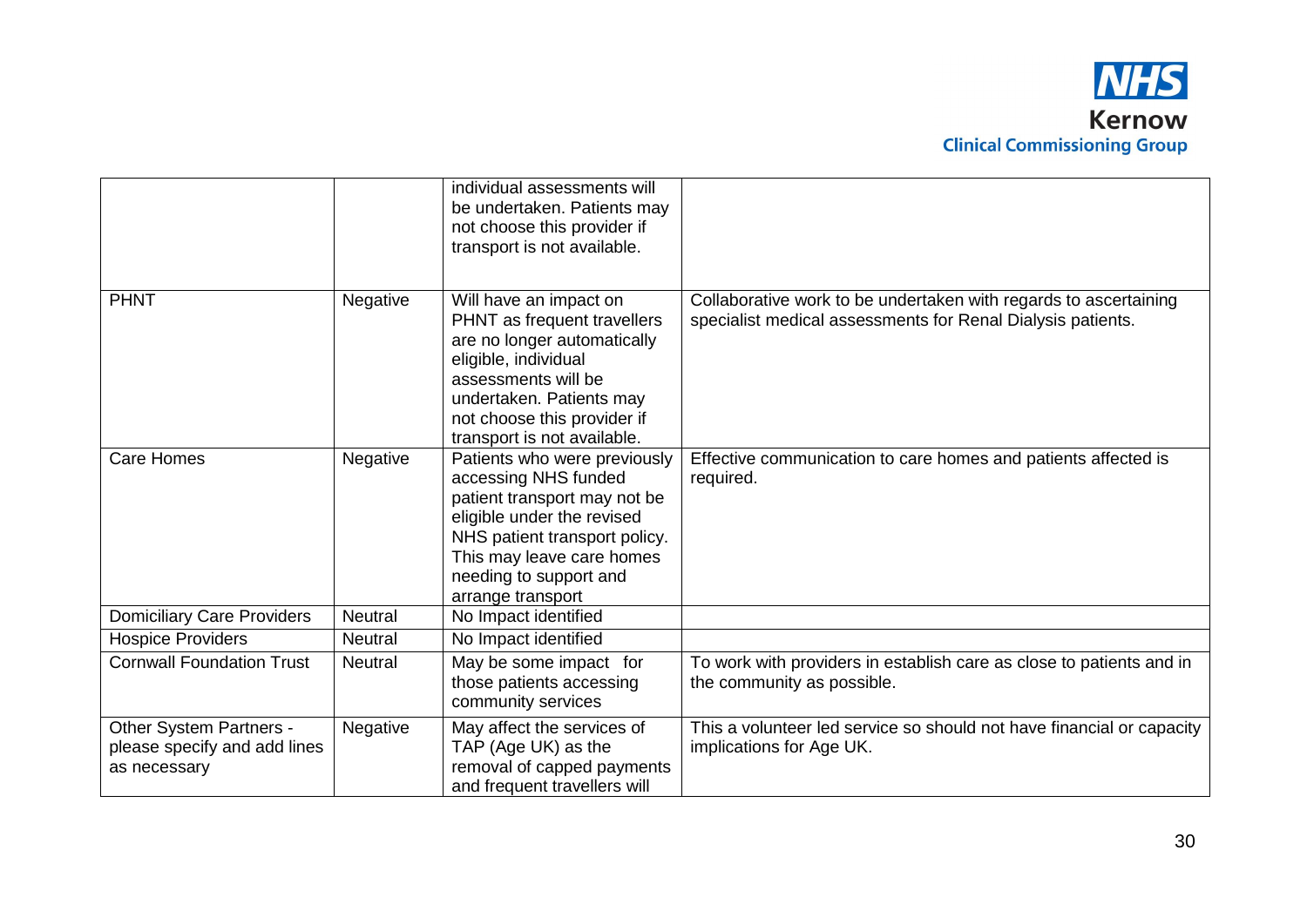|                                                                                                                                                                                                                                  |                      | remove activity from their<br>service                                                                                                                                          |                                                                                                                                                                                                                                                                                                                                                                       |
|----------------------------------------------------------------------------------------------------------------------------------------------------------------------------------------------------------------------------------|----------------------|--------------------------------------------------------------------------------------------------------------------------------------------------------------------------------|-----------------------------------------------------------------------------------------------------------------------------------------------------------------------------------------------------------------------------------------------------------------------------------------------------------------------------------------------------------------------|
| 8. Impact on protected characteristics                                                                                                                                                                                           |                      |                                                                                                                                                                                |                                                                                                                                                                                                                                                                                                                                                                       |
| <b>Aspect</b>                                                                                                                                                                                                                    | $+$ or $-$<br>impact | <b>Details</b>                                                                                                                                                                 | Plans to minimise negative impact                                                                                                                                                                                                                                                                                                                                     |
| Race: Consider people's<br>race, colour and nationality.<br>Including Gypsy, Roma,<br>Traveller communities,<br>refugees, asylum seekers,<br>ethnic minorities, language<br>barriers                                             | <b>Neutral</b>       | Patients will need to meet<br>nationally defined eligibility<br>criteria (either medical or<br>financial). No specific criteria<br>relates to race, colour and<br>nationality. |                                                                                                                                                                                                                                                                                                                                                                       |
| Sex: Consider men and<br>women (potential to link to<br>carers below).                                                                                                                                                           | <b>Neutral</b>       | Patients will need to meet<br>nationally defined eligibility<br>criteria (either medical or<br>financial). No specific criteria<br>relates to sex.                             |                                                                                                                                                                                                                                                                                                                                                                       |
| Disability: Consider<br>attitudinal, physical and<br>social barriers. This can<br>include physical disability,<br>learning disability, people<br>with long term conditions,<br>communication needs<br>arising from a disability. | Negative             | It is possible that previously<br>patients accessed non<br>emergency patient transport<br>as they were in a wheelchair<br>and are no longer eligible.                          | Use of wheelchairs is not a criteria listed within the national<br>medical eligibility criteria specifically. However, all patients will be<br>assessed on medical criteria, and mobility is taken into<br>consideration as part of this.  Patients might have access to a<br>mobility vehicle, which could be used to travel to and from<br>healthcare appointments. |
| Sexual orientation: Consider<br>heterosexual people as well<br>as lesbian, gay and bisexual<br>people.                                                                                                                           | <b>Neutral</b>       | Patients will need to meet<br>nationally defined eligibility<br>criteria (either medical or<br>financial). No specific criteria<br>relates to sexual orientation               |                                                                                                                                                                                                                                                                                                                                                                       |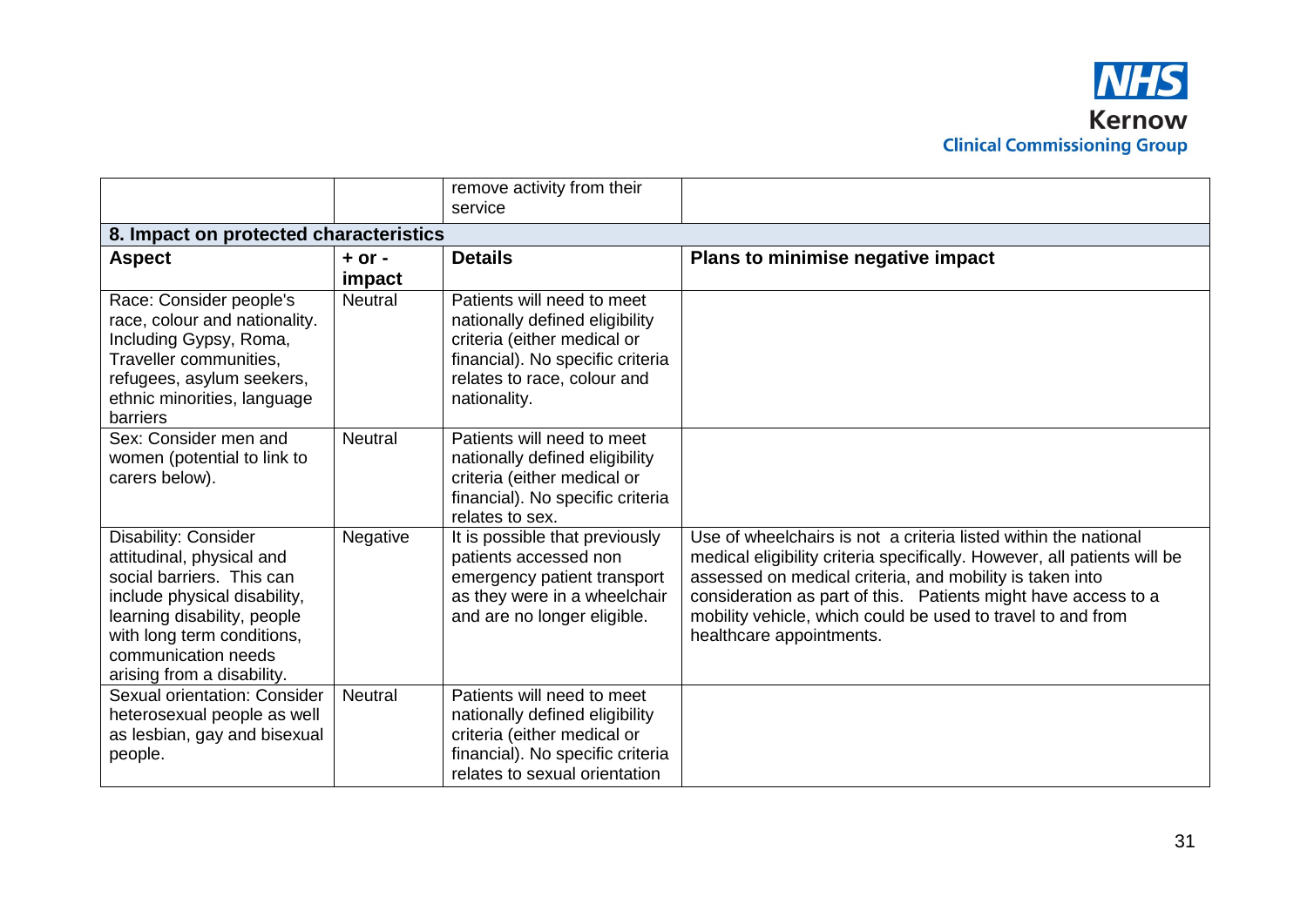

| Age: Consider across age<br>ranges, including on older<br>and younger people. This<br>can include safeguarding,<br>consent and child welfare.            | Neutral        | The financial eligibility<br>criteria is based on access to<br>defined benefits and the<br>majority of these are aimed<br>at working age group,<br>however do include pension<br>credit. There may be an<br>affect for those older patients | There may be a need to support older patients to apply for HTCS<br>support through the low income assessment. |
|----------------------------------------------------------------------------------------------------------------------------------------------------------|----------------|---------------------------------------------------------------------------------------------------------------------------------------------------------------------------------------------------------------------------------------------|---------------------------------------------------------------------------------------------------------------|
|                                                                                                                                                          |                | who are not on pension<br>credit but still on low<br>incomes                                                                                                                                                                                |                                                                                                               |
| Religion or belief: Consider<br>people with different<br>religions, beliefs or no<br>belief.                                                             | <b>Neutral</b> | Patients will need to meet<br>nationally defined eligibility<br>criteria (either medical or<br>financial). No specific criteria<br>relates to religion or belief.                                                                           |                                                                                                               |
| Marriage/civil partnership:<br>Consider people who are<br>married, not married, in a<br>civil partnership, not in a<br>civil partnership.                | <b>Neutral</b> | Patients will need to meet<br>nationally defined eligibility<br>criteria (either medical or<br>financial). No specific criteria<br>relates to marriage/civil<br>partnership.                                                                |                                                                                                               |
| Gender reassignment<br>(including transgender):<br>Consider transgender<br>people. This can include<br>issues such as privacy of<br>data and harassment. | <b>Neutral</b> | Patients will need to meet<br>nationally defined eligibility<br>criteria (either medical or<br>financial). No specific criteria<br>relates to gender<br>reassignment/transgender.                                                           |                                                                                                               |
| Pregnancy and maternity:<br>Consider working<br>arrangements, part-time<br>working, infant caring                                                        | Positive       | Local Escort criteria has<br>been included in the NHS<br>funded patient transport<br>policy for Healthcare Travel                                                                                                                           |                                                                                                               |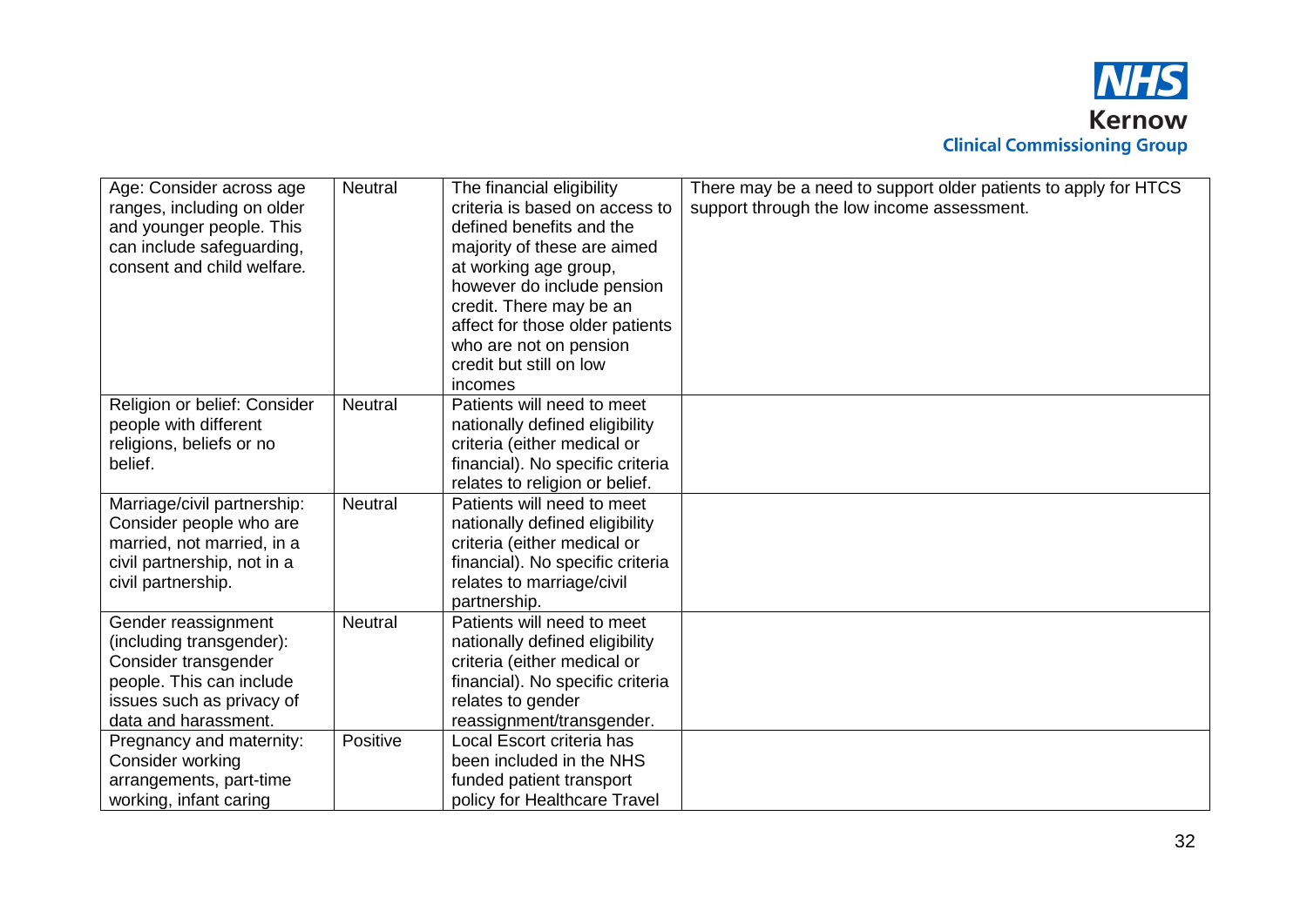

| responsibilities.             |            | Costs scheme (20 week           |                                                                      |
|-------------------------------|------------|---------------------------------|----------------------------------------------------------------------|
|                               |            |                                 |                                                                      |
|                               |            | anomaly scan) - patients can    |                                                                      |
|                               |            | claim the cost of travel and    |                                                                      |
|                               |            | travel for an Escort (to        |                                                                      |
|                               |            | provide emotional support).     |                                                                      |
| Other identified groups:      | Negative/P | Frequent travellers (patients   | The national guidance states that frequency and distance travelled   |
| Consider veterans, different  | ositive    | travelling 3 times per week     | should be taken into account. Each patient will be assessed          |
| socio-economic groups,        |            | for a six week period or more   | individually against the medical and financial criteria. There may   |
| people living in poverty,     |            | - renal dialysis, cancer -      | be patients who find themselves outside the thresholds for benefits  |
| area inequality, income,      |            | chemotherapy and                | or low income and not meeting the medical eligibility who will now   |
| resident status (migrants),   |            | radiotherapy attendances).      | not be able to access NHS funded patient transport.                  |
| people who are homeless,      |            | Under the previous patient      |                                                                      |
| long-term unemployed,         |            | transport policy all patients   | Patients to access their local renal satellite unit ensuring the     |
| people who are                |            | within this definition were     | distance to travel is reduced as much as possible. Ensure that all   |
| geographically isolated,      |            | automatically eligible, this    | clinically appropriate patients are assessed for home dialysis       |
| people who misuse drugs,      |            | was due to the national         | removing the need to travel. NHS Trusts offer free parking for renal |
| those who are in              |            | guidance being interpreted      | patients attending renal dialysis appointments as detailed in the    |
| stigmatised occupations,      |            | incorrectly.                    | National Service Framework for renal.                                |
| people with limited family or |            |                                 |                                                                      |
| social networks, and other    |            | Cancer patients have to         | Mobile chemotherapy unit where patients should be assessed for       |
| groups experiencing           |            | travel for healthcare           | clinical appropriateness is available.                               |
| disadvantage and barriers     |            | treatment, radiotherapy is      |                                                                      |
| to access.                    |            | only delivered at RCHT          |                                                                      |
|                               |            | Treliske site, PHNT Derriford   |                                                                      |
|                               |            | and RD&E.                       |                                                                      |
|                               |            |                                 |                                                                      |
|                               |            | Patients living on the Isles of |                                                                      |
|                               |            | Scilly off islands will have    |                                                                      |
|                               |            | their travel costs met from     |                                                                      |
|                               |            |                                 |                                                                      |
|                               |            | the off islands to St Mary's to |                                                                      |
|                               |            | the mainland where as           |                                                                      |
|                               |            | previously St Mary's to the     |                                                                      |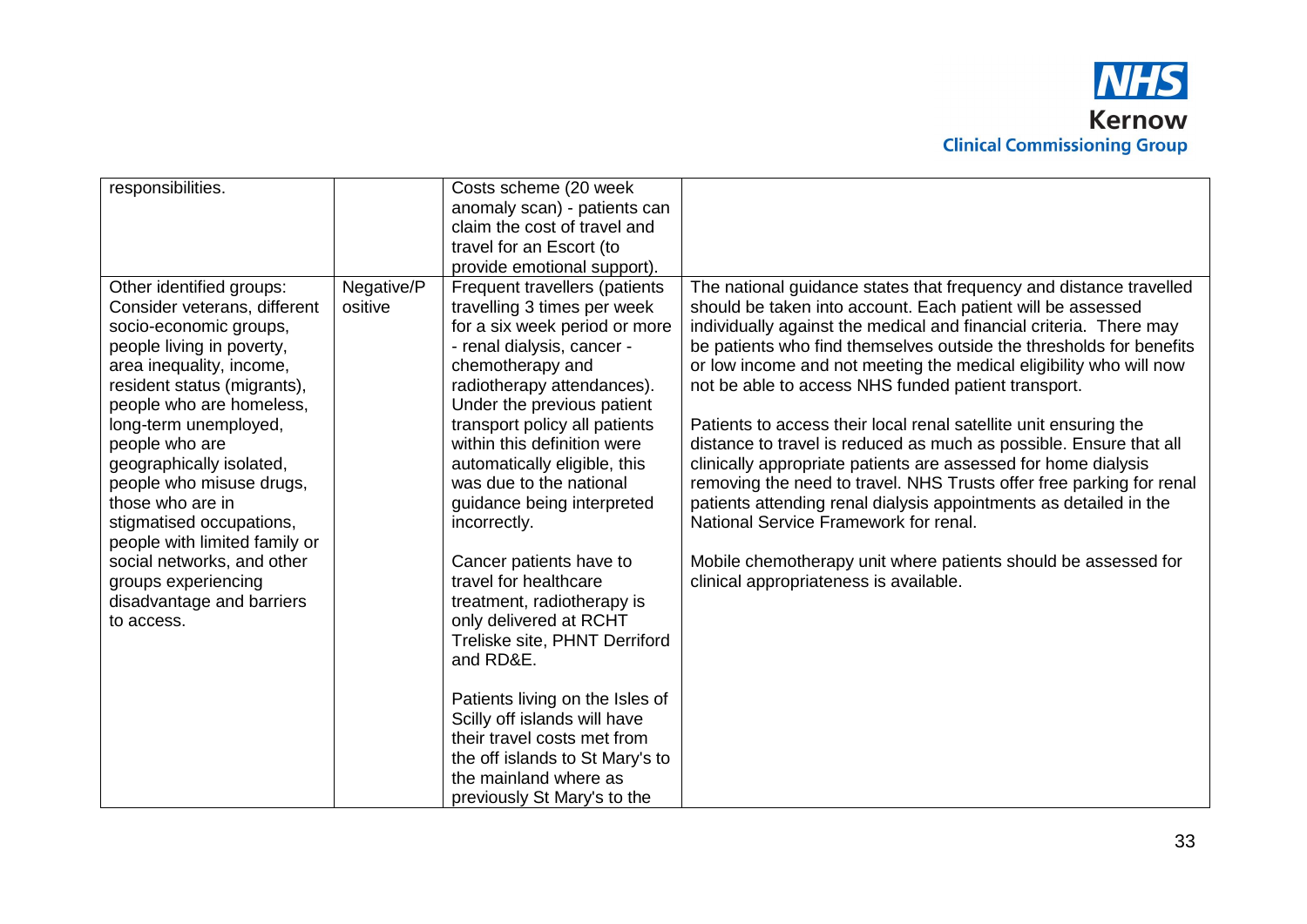

| mainland costs were met.                                                                                                                                                                                                                                                   |  |
|----------------------------------------------------------------------------------------------------------------------------------------------------------------------------------------------------------------------------------------------------------------------------|--|
| Patients living on the Isles of<br>Scilly will continue to be able<br>to choose boat or flight<br>transfers to the mainland.<br>Flights will be to Lands Ends<br>airport. Once on the<br>mainland onward travel will<br>be funded if medically or<br>financially eligible. |  |
|                                                                                                                                                                                                                                                                            |  |

**8.1 Eliminate discrimination, harassment and victimisation: Where there is evidence, address each protected characteristic (age, disability, gender, gender reassignment, marriage and civil partnership, pregnancy and maternity, race, religion or belief, sexual orientation).**

As per section 8.

**8.2 Advance equality of opportunity: Where there is evidence, address each protected characteristic (age, disability, gender, gender reassignment, marriage and civil partnership, pregnancy and maternity, race, religion or belief, sexual orientation).**

As per section 8.

**8.3 Promote good relations between people with protected characteristics: Where there is evidence, address each protected characteristic (age, disability, gender, gender reassignment, marriage and civil partnership, pregnancy and maternity, race, religion or belief, sexual orientation).**

As per section 8.

**8.4 Addressing the impact on equalities: Supply an outline of what broad action you or any other bodies are taking to address any inequalities identified through the evidence.**

As per section 8.

**9.Financial Aspect**

| <b>Aspect</b> | or.    | .<br><b>Details</b> | Plans to minimise negative impact |
|---------------|--------|---------------------|-----------------------------------|
|               | impact |                     |                                   |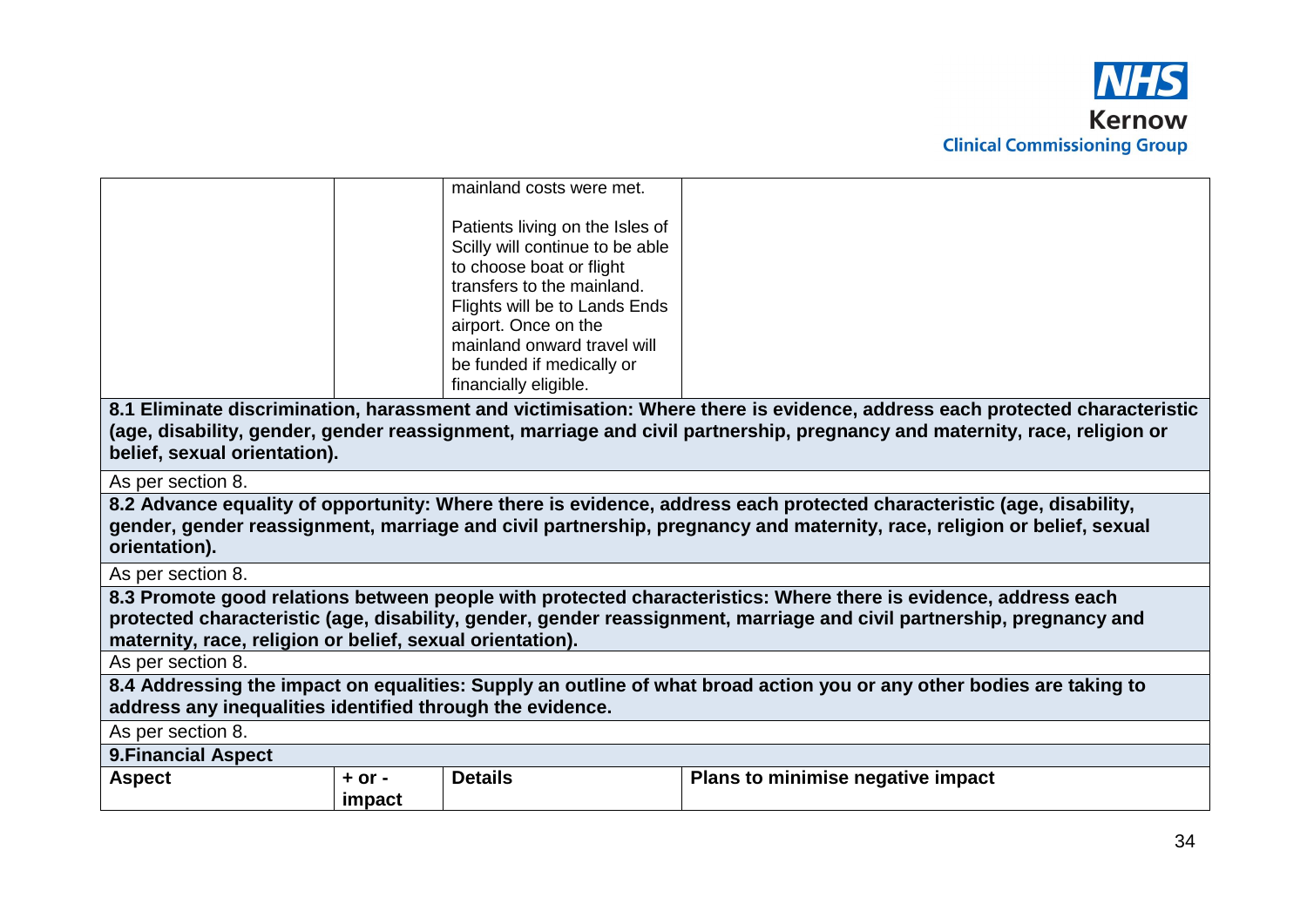

| <b>Implications for NHS</b> | Positive       | <b>Ensuring NHS funded patient</b> |                                                                       |
|-----------------------------|----------------|------------------------------------|-----------------------------------------------------------------------|
| Commissioning               |                | transport is provided to           |                                                                       |
| organisations               |                | patients that have been            |                                                                       |
|                             |                | individually assessed against      |                                                                       |
|                             |                | the national criteria for          |                                                                       |
|                             |                | medical and financial need.        |                                                                       |
|                             |                | Other CCGs may follow NHS          |                                                                       |
|                             |                | Kernow's policy. There may         |                                                                       |
|                             |                | be some savings that are           |                                                                       |
|                             |                | realised.                          |                                                                       |
| Implications for NHS        | <b>Neutral</b> | No financial implications          |                                                                       |
| provider organisations      |                | predicted for other NHS            |                                                                       |
|                             |                | providers                          |                                                                       |
| Implications for health     | <b>Neutral</b> | No substantial savings             |                                                                       |
| community                   |                | expected but no cost               |                                                                       |
|                             |                | increase either.                   |                                                                       |
| Implications for Peninsula  | <b>Neutral</b> | No substantial savings             |                                                                       |
|                             |                | expected but no cost               |                                                                       |
|                             |                | increase either.                   |                                                                       |
| Implications for Local      | Negative       | May put Local Authorities          | Engagement is needed with Cornwall Council on the Local               |
| authorities                 |                | under pressure to address          | Transport Plan.                                                       |
|                             |                | public transport or                |                                                                       |
|                             |                | community transport issues.        |                                                                       |
| Implications for voluntary  | Negative       | May affect the services of         | This a volunteer led service so should not have financial or capacity |
| sector                      |                | TAP (Age UK) as the                | implications for Age UK.                                              |
|                             |                | removal of capped payments         |                                                                       |
|                             |                | and frequent travellers will       |                                                                       |
|                             |                | remove activity from their         |                                                                       |
|                             |                | service                            |                                                                       |
| Implications for private    | Neutral        | None identified                    |                                                                       |
| sector                      |                |                                    |                                                                       |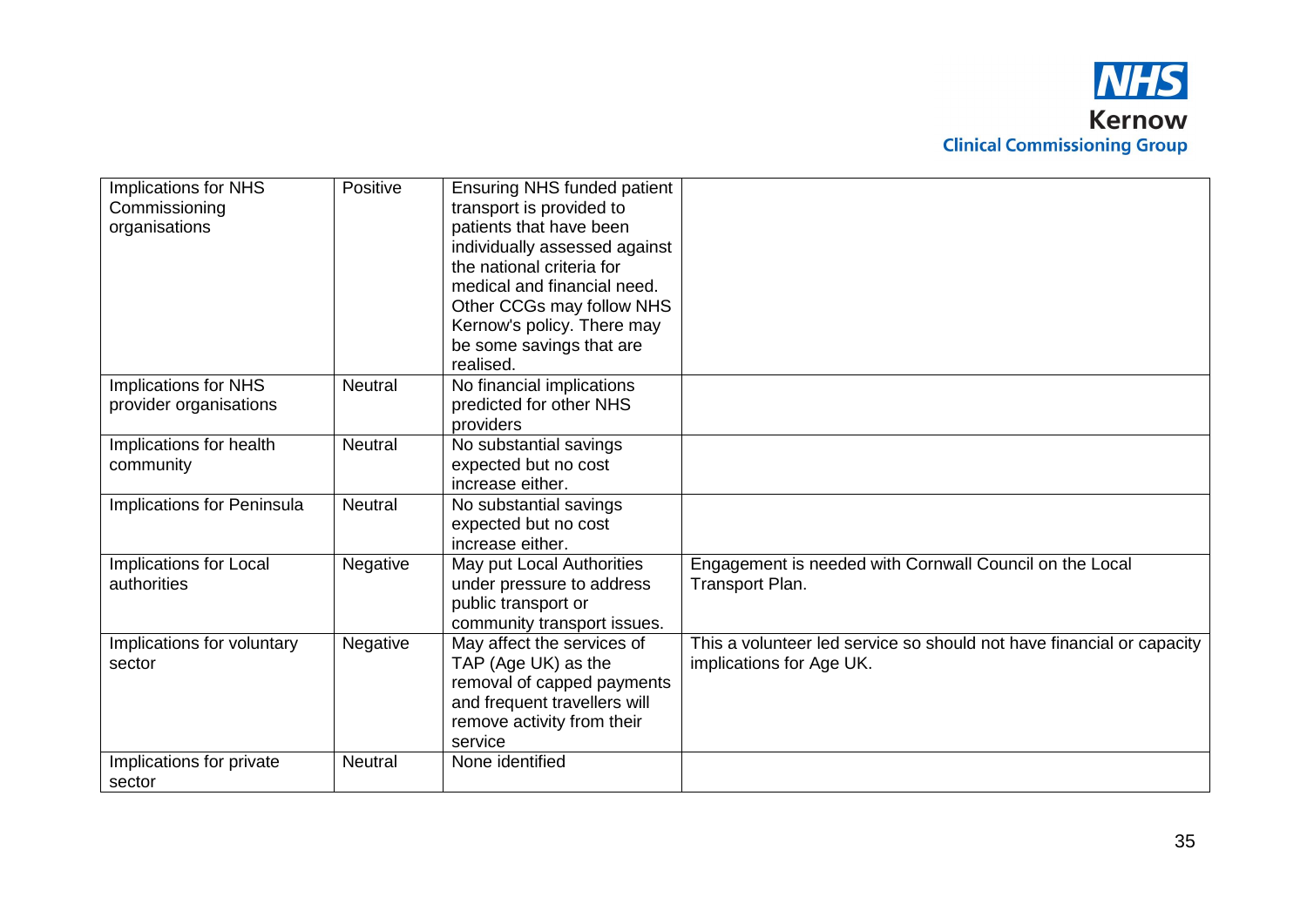

| Implications for<br>individual/carer | Negative              | Patients who were previously<br>accessing NHS funded<br>patient transport may not be<br>eligible under the revised<br>NHS patient transport policy.<br>This may cause direct<br>financial impact on those<br>patients.                         | Ensure that Frequent Travellers and patients receiving<br>discretionary payments all receive communications. RCHT CBS to<br>support patients who may qualify on financial grounds or through<br>HTCS low income qualification. |  |  |
|--------------------------------------|-----------------------|------------------------------------------------------------------------------------------------------------------------------------------------------------------------------------------------------------------------------------------------|--------------------------------------------------------------------------------------------------------------------------------------------------------------------------------------------------------------------------------|--|--|
| 10. Anticipated Climate of Opinion   |                       |                                                                                                                                                                                                                                                |                                                                                                                                                                                                                                |  |  |
| <b>Aspect</b>                        | $+$ or $-$<br>impact  | <b>Details</b>                                                                                                                                                                                                                                 | Plans to minimise negative impact                                                                                                                                                                                              |  |  |
| Clinical opinion                     | Positive/Ne<br>gative | Consistency of applying the<br>criteria is supported by<br>clinicians, there are some<br>specific areas where<br>clinicians are concerned that<br>patients will not access<br>treatment if their transport<br>costs are not met by the<br>NHS. | We have addressed these areas such as renal dialysis patients<br>with clinicians. The CCG clinical Lead has been involved in all<br>decisions from the outset of reviewing the policy.                                         |  |  |
| Local community                      | Negative              | May put Local Authorities<br>under pressure to address<br>public transport or<br>community transport issues.                                                                                                                                   | Engagement is needed with Cornwall Council on the Local<br>Transport Plan.                                                                                                                                                     |  |  |
| Political                            | Negative              | Some patients who do not<br>satisfy the criteria may<br>engage in complaints and<br>proceed further Health<br>Service Ombudsman or<br>Secretary of State for Health.<br>Other CCGs may follow NHS                                              | Comprehensive plan established across Elective Care Team and<br>Communications Team to deal with any such complaints. All<br>responses to go through CCG leadership.                                                           |  |  |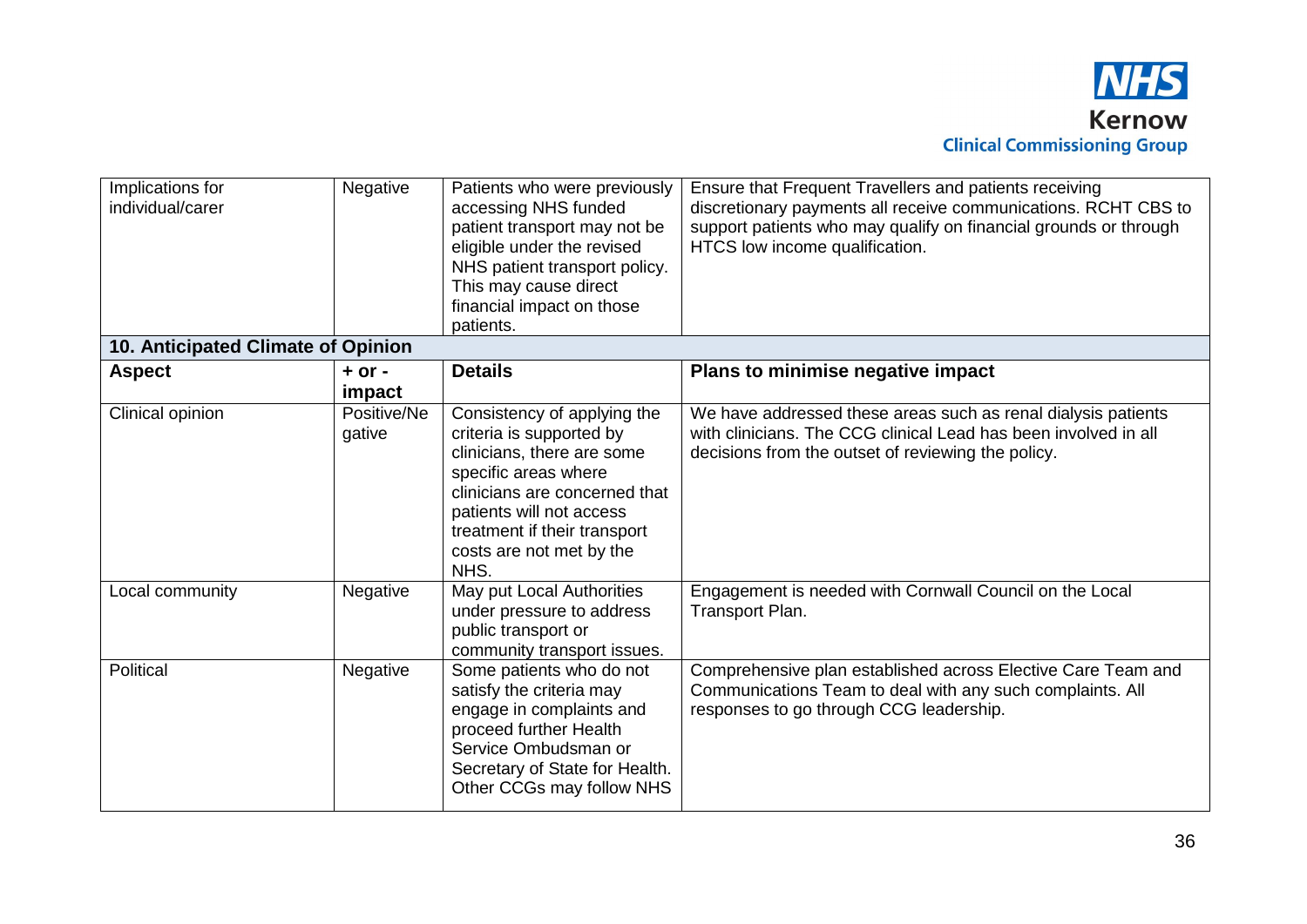

|                                                                                                                |            | Kernow's policy.                                     |                                                                                                                           |  |  |  |
|----------------------------------------------------------------------------------------------------------------|------------|------------------------------------------------------|---------------------------------------------------------------------------------------------------------------------------|--|--|--|
|                                                                                                                |            |                                                      |                                                                                                                           |  |  |  |
|                                                                                                                |            |                                                      |                                                                                                                           |  |  |  |
|                                                                                                                |            |                                                      |                                                                                                                           |  |  |  |
|                                                                                                                |            |                                                      |                                                                                                                           |  |  |  |
|                                                                                                                |            |                                                      |                                                                                                                           |  |  |  |
|                                                                                                                |            |                                                      |                                                                                                                           |  |  |  |
| Media                                                                                                          | Negative   | Some patients who do not<br>satisfy the criteria may | Comprehensive plan established across Elective Care Team and<br>Communications Team to deal with any such complaints. All |  |  |  |
|                                                                                                                |            | express their concern to the                         | responses to go through CCG leadership.                                                                                   |  |  |  |
|                                                                                                                |            | media.                                               |                                                                                                                           |  |  |  |
| <b>Staff</b>                                                                                                   | Negative   | Upon release staff may                               | Comprehensive plan established across Elective Care Team and                                                              |  |  |  |
|                                                                                                                |            | receive an increase in                               | Communications Team to deal with any such complaints. All                                                                 |  |  |  |
|                                                                                                                |            | volume of complaints and                             | responses to go through CCG leadership.                                                                                   |  |  |  |
|                                                                                                                |            | queries                                              |                                                                                                                           |  |  |  |
| 11. Any Other Impact not Identified Above                                                                      |            |                                                      |                                                                                                                           |  |  |  |
| <b>Aspect</b>                                                                                                  | $+$ or $-$ | <b>Details</b>                                       | Plans to minimise negative impact                                                                                         |  |  |  |
|                                                                                                                | impact     |                                                      |                                                                                                                           |  |  |  |
| None identified                                                                                                |            |                                                      |                                                                                                                           |  |  |  |
|                                                                                                                |            |                                                      |                                                                                                                           |  |  |  |
| 12. Impact on Core Human rights Values of: Fairness, Respect, Equality, Dignity, Autonomy - for Health Project |            |                                                      |                                                                                                                           |  |  |  |
| consideration                                                                                                  |            |                                                      |                                                                                                                           |  |  |  |
| <b>Which of the Human</b>                                                                                      | <b>Yes</b> | <b>No</b>                                            | Plans to minimise negative impact                                                                                         |  |  |  |
| <b>Rights Articles does</b>                                                                                    |            |                                                      |                                                                                                                           |  |  |  |
| this document impact?                                                                                          |            |                                                      |                                                                                                                           |  |  |  |
| To life                                                                                                        |            | P                                                    |                                                                                                                           |  |  |  |
| Not to be tortured or treated                                                                                  |            | P                                                    |                                                                                                                           |  |  |  |
| in an inhuman or degrading                                                                                     |            |                                                      |                                                                                                                           |  |  |  |
| way                                                                                                            |            |                                                      |                                                                                                                           |  |  |  |